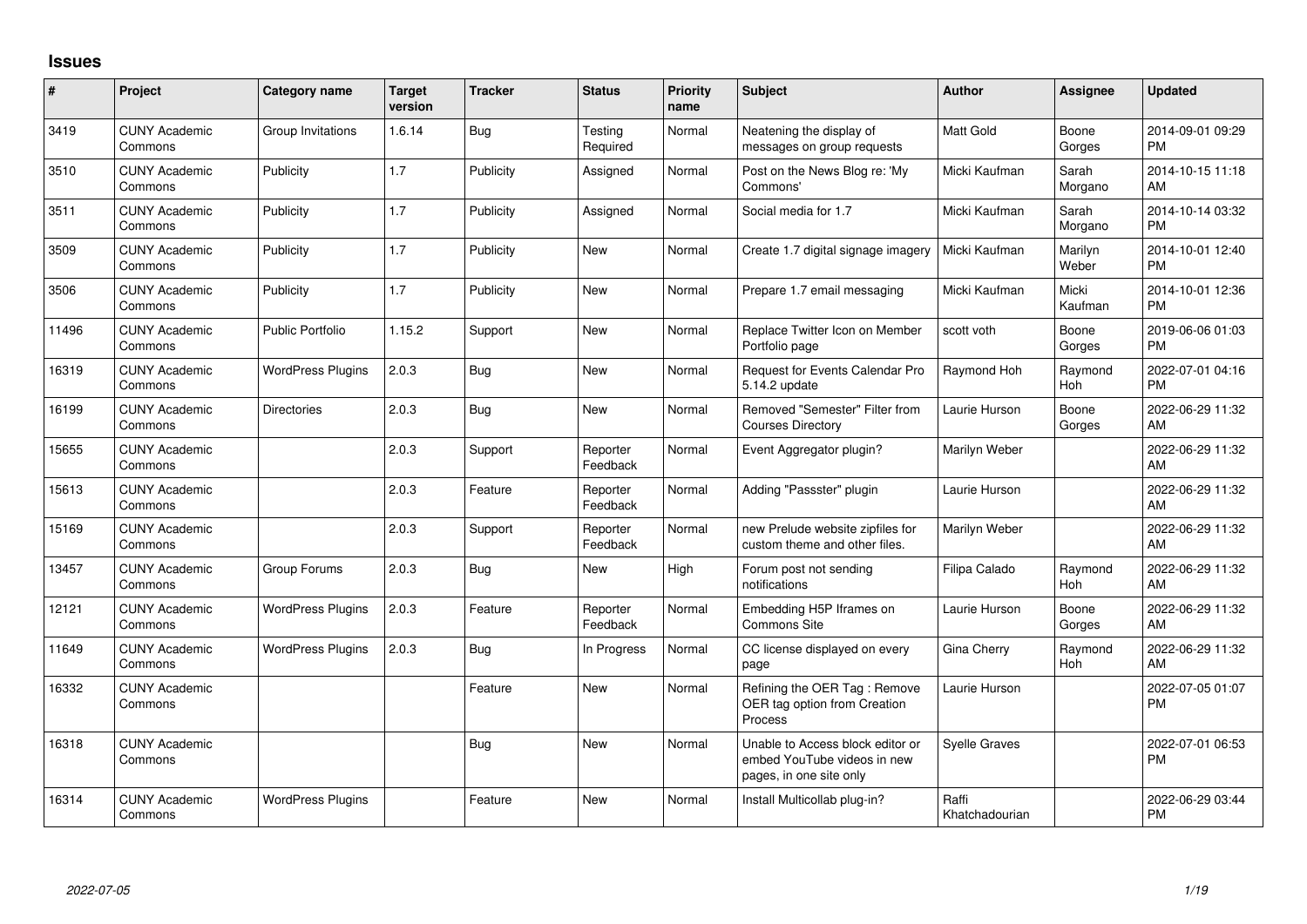| #     | Project                         | <b>Category name</b>     | <b>Target</b><br>version | <b>Tracker</b> | <b>Status</b>        | <b>Priority</b><br>name | <b>Subject</b>                                                        | <b>Author</b>           | <b>Assignee</b> | <b>Updated</b>                |
|-------|---------------------------------|--------------------------|--------------------------|----------------|----------------------|-------------------------|-----------------------------------------------------------------------|-------------------------|-----------------|-------------------------------|
| 16307 | <b>CUNY Academic</b><br>Commons |                          |                          | <b>Bug</b>     | New                  | Normal                  | Add brief messaging to<br>accept/decline group membership<br>requests | <b>Matt Gold</b>        | Boone<br>Gorges | 2022-06-27 06:13<br><b>PM</b> |
| 16294 | <b>CUNY Academic</b><br>Commons |                          |                          | Bug            | <b>New</b>           | Urgent                  | CAC is down                                                           | Raffi<br>Khatchadourian |                 | 2022-06-27 02:00<br><b>PM</b> |
| 16290 | <b>CUNY Academic</b><br>Commons |                          |                          | Feature        | Reporter<br>Feedback | Normal                  | Add Table Of Contents Block<br>plug-in                                | Raffi<br>Khatchadourian |                 | 2022-06-24 10:26<br>AM        |
| 16255 | <b>CUNY Academic</b><br>Commons | WordPress (misc)         |                          | <b>Bug</b>     | New                  | Normal                  | Need to define 'MULTISITE'<br>constant in wp-config.php               | Raymond Hoh             |                 | 2022-06-19 09:31<br>AM        |
| 16245 | <b>CUNY Academic</b><br>Commons | WordPress (misc)         |                          | <b>Bug</b>     | Reporter<br>Feedback | Normal                  | Save Button missing on<br>WordPress Profile page                      | scott voth              | Raymond<br>Hoh  | 2022-06-16 03:09<br><b>PM</b> |
| 16177 | <b>CUNY Academic</b><br>Commons | Reply By Email           |                          | <b>Bug</b>     | New                  | Normal                  | Switch to Inbound mode for RBE                                        | Raymond Hoh             | Raymond<br>Hoh  | 2022-05-30 04:32<br><b>PM</b> |
| 16110 | <b>CUNY Academic</b><br>Commons |                          |                          | Support        | Reporter<br>Feedback | Normal                  | remove Creative Commons<br>license from pages?                        | Marilyn Weber           | Raymond<br>Hoh  | 2022-05-17 06:11<br><b>PM</b> |
| 16099 | <b>CUNY Academic</b><br>Commons |                          |                          | Support        | Reporter<br>Feedback | Normal                  | request for Newsletter Glue                                           | Marilyn Weber           |                 | 2022-05-13 12:14<br><b>PM</b> |
| 15685 | <b>CUNY Academic</b><br>Commons |                          |                          | Support        | New                  | High                    | problem with chrome?                                                  | Marilyn Weber           |                 | 2022-04-25 03:40<br><b>PM</b> |
| 15767 | <b>CUNY Academic</b><br>Commons | WordPress (misc)         |                          | Support        | New                  | Normal                  | Site loading slowly                                                   | scott voth              | Boone<br>Gorges | 2022-04-04 08:56<br><b>PM</b> |
| 15757 | <b>CUNY Academic</b><br>Commons |                          |                          | Bug            | New                  | Normal                  | Members # do not match                                                | Laurie Hurson           |                 | 2022-03-30 04:52<br><b>PM</b> |
| 15565 | <b>CUNY Academic</b><br>Commons |                          |                          | Support        | <b>New</b>           | Normal                  | Events - send updates to an email<br>listserv                         | Marilyn Weber           |                 | 2022-03-10 01:06<br><b>PM</b> |
| 15516 | <b>CUNY Academic</b><br>Commons | <b>WordPress Plugins</b> |                          | Bug            | Reporter<br>Feedback | Normal                  | Can't publish or save draft of post<br>on wordpress.com               | Raffi<br>Khatchadourian | Raymond<br>Hoh  | 2022-03-02 05:52<br><b>PM</b> |
| 15370 | <b>CUNY Academic</b><br>Commons |                          |                          | Support        | Reporter<br>Feedback | Normal                  | All-in-One Event Calendar?                                            | Marilyn Weber           |                 | 2022-02-17 11:03<br>AM        |
| 15260 | <b>CUNY Academic</b><br>Commons |                          |                          | Support        | Reporter<br>Feedback | Normal                  | Diacritical markings   European<br><b>Stages</b>                      | Marilyn Weber           |                 | 2022-02-04 08:16<br>AM        |
| 15045 | <b>CUNY Academic</b><br>Commons |                          |                          | Support        | <b>New</b>           | Normal                  | no result for KCeL in the search<br>box on the commons                | <b>Marilyn Weber</b>    |                 | 2021-12-10 11:29<br>AM        |
| 14908 | <b>CUNY Academic</b><br>Commons | Performance              |                          | Bug            | New                  | Normal                  | Stale object cache on cdev                                            | Raymond Hoh             | Boone<br>Gorges | 2021-12-07 09:45<br>AM        |
| 14940 | <b>CUNY Academic</b><br>Commons |                          |                          | Bug            | New                  | Normal                  | Discrepancy between Commons<br>profile "sites" and actual # of sites  | Laurie Hurson           |                 | 2021-11-08 11:09<br>AM        |
| 14936 | <b>CUNY Academic</b><br>Commons |                          |                          | Bug            | <b>New</b>           | Normal                  | Commons websites blocked by<br>SPS campus network                     | Laurie Hurson           |                 | 2021-11-03 03:57<br><b>PM</b> |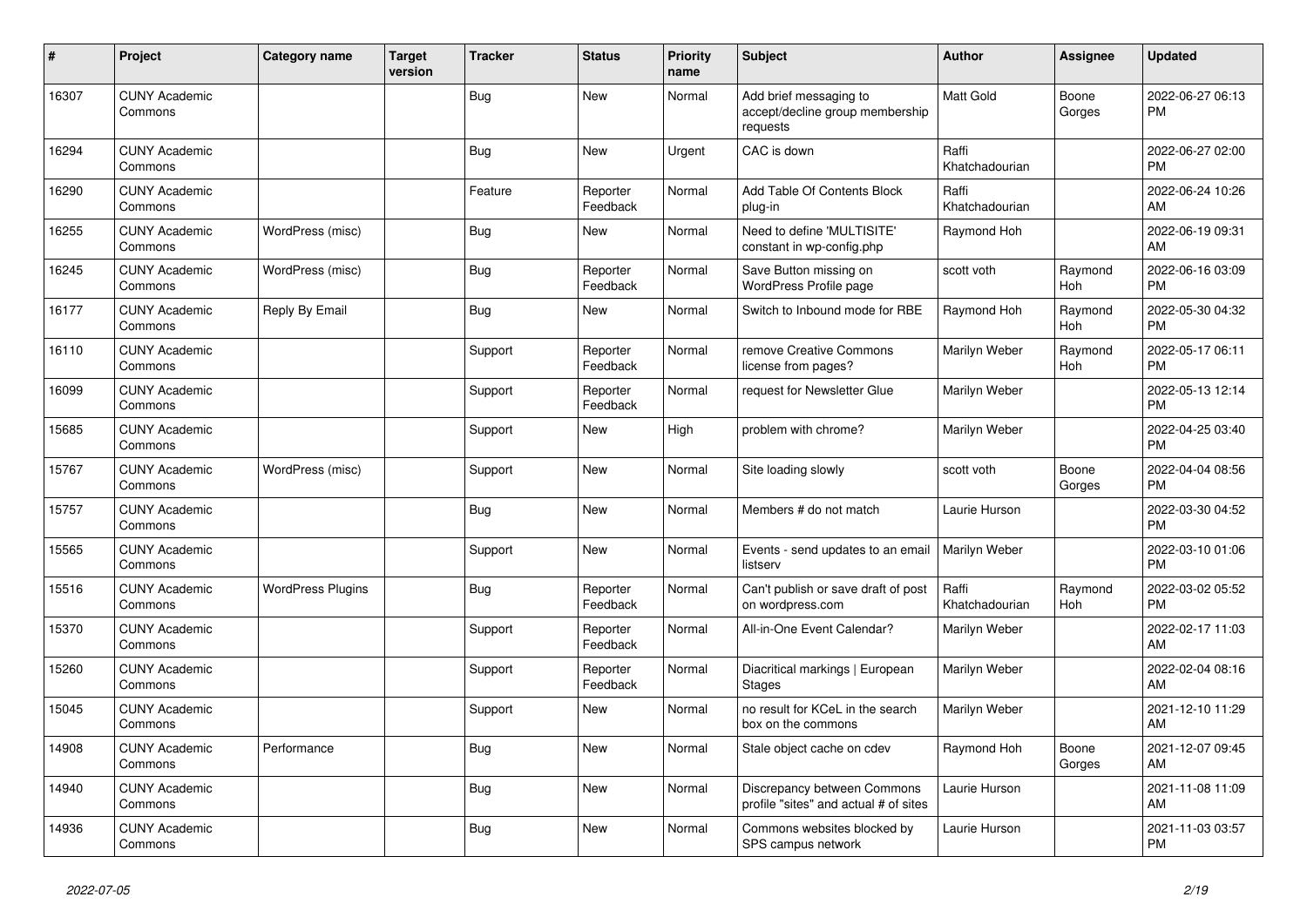| ∦     | Project                                                                 | <b>Category name</b>           | <b>Target</b><br>version | <b>Tracker</b> | <b>Status</b>        | <b>Priority</b><br>name | <b>Subject</b>                                                     | <b>Author</b>           | <b>Assignee</b>     | <b>Updated</b>                |
|-------|-------------------------------------------------------------------------|--------------------------------|--------------------------|----------------|----------------------|-------------------------|--------------------------------------------------------------------|-------------------------|---------------------|-------------------------------|
| 14792 | <b>CUNY Academic</b><br>Commons                                         |                                |                          | <b>Bug</b>     | New                  | Normal                  | Inconsistent email notifications<br>from gravity forms             | Raffi<br>Khatchadourian |                     | 2021-10-04 01:50<br><b>PM</b> |
| 14784 | <b>CUNY Academic</b><br>Commons                                         |                                |                          | Support        | Reporter<br>Feedback | Normal                  | User report of logo problem when<br>using Customizer theme         | Marilyn Weber           |                     | 2021-09-17 10:25<br>AM        |
| 11968 | JustPublics@365<br>MediaCamp                                            |                                |                          | Feature        | <b>New</b>           | Normal                  | Nanoscience Retractable Display<br>Unit                            | Donald Cherry           | Bonnie<br>Eissner   | 2021-02-19 08:50<br>AM        |
| 12062 | AD/O365 Transition<br>from NonMatric to<br><b>Matriculated Students</b> |                                |                          | Feature        | In Progress          | Normal                  | create solution and console<br>project                             | Emilio Rodriguez        | Emilio<br>Rodriguez | 2019-11-12 03:56<br><b>PM</b> |
| 8992  | <b>NYCDH Community</b><br>Site                                          |                                |                          | Bug            | Assigned             | Normal                  | Multiple RBE error reports                                         | <b>Matt Gold</b>        | Raymond<br>Hoh      | 2017-12-11 05:43<br><b>PM</b> |
| 2618  | <b>NYCDH Community</b><br>Site                                          |                                |                          | Bug            | Assigned             | Low                     | Mark blogs as spam when created<br>by users marked as spam         | Matt Gold               | Boone<br>Gorges     | 2013-06-09 11:38<br><b>PM</b> |
| 2571  | <b>NYCDH Community</b><br>Site                                          |                                |                          | Feature        | Assigned             | Normal                  | Add Google custom search box to<br>homepage                        | Mark Newton             | Raymond<br>Hoh      | 2013-05-18 07:49<br><b>PM</b> |
| 2574  | NYCDH Community<br>Site                                                 |                                |                          | Feature        | Assigned             | Normal                  | Add Way to Upload Files to<br>Groups                               | Mark Newton             | Raymond<br>Hoh      | 2013-05-18 07:46<br><b>PM</b> |
| 2576  | NYCDH Community<br>Site                                                 |                                |                          | Bug            | Hold                 | Low                     | Test Next Button in Javascript<br><b>Tutorial Under Activities</b> | Mark Newton             | Alex Gil            | 2013-05-18 02:55<br><b>PM</b> |
| 2573  | <b>NYCDH Community</b><br>Site                                          |                                |                          | Feature        | Reporter<br>Feedback | Normal                  | Add dh nyc twitter list feed to site                               | Mark Newton             | Matt Gold           | 2013-05-16 11:42<br><b>PM</b> |
| 2577  | <b>NYCDH Community</b><br>Site                                          |                                |                          | Feature        | Assigned             | Low                     | Investigate Potential to Add Links<br>to the Forum                 | <b>Mark Newton</b>      | Alex Gil            | 2013-05-16 09:40<br><b>PM</b> |
| 13891 | <b>CUNY Academic</b><br>Commons                                         | Internal Tools and<br>Workflow | 2.1.0                    | Feature        | <b>New</b>           | Normal                  | Migrate automated linting to<br>GitHub Actions                     | Boone Gorges            | Jeremy Felt         | 2022-06-29 11:13<br>AM        |
| 10439 | <b>CUNY Academic</b><br>Commons                                         | Design                         | 2.1.0                    | Design/UX      | <b>New</b>           | Normal                  | Create Style Guide for Commons                                     | Sonja Leix              | Sara Cannon         | 2022-06-28 01:43<br><b>PM</b> |
| 13946 | <b>CUNY Academic</b><br>Commons                                         | <b>WordPress Plugins</b>       | 2.1.0                    | Support        | Assigned             | Normal                  | <b>Custom Embed handler For</b><br>OneDrive files                  | scott voth              | Raymond<br>Hoh      | 2022-05-26 10:46<br>AM        |
| 15194 | <b>CUNY Academic</b><br>Commons                                         | Internal Tools and<br>Workflow | 2.1.0                    | Feature        | <b>New</b>           | Normal                  | PHPCS sniff for un-restored<br>switch_to_blog() calls              | Boone Gorges            | Jeremy Felt         | 2022-05-26 10:45<br>AM        |
| 15883 | <b>CUNY Academic</b><br>Commons                                         |                                | 2.1.0                    | Feature        | <b>New</b>           | Normal                  | Release BPGES update                                               | Boone Gorges            | Boone<br>Gorges     | 2022-05-26 10:39<br>AM        |
| 10580 | <b>CUNY Academic</b><br>Commons                                         | Information<br>Architecture    | Future<br>release        | Design/UX      | <b>New</b>           | Normal                  | Primary nav item review                                            | <b>Boone Gorges</b>     | Sara Cannon         | 2022-06-28 01:29<br><b>PM</b> |
| 15604 | <b>CUNY Academic</b><br>Commons                                         | <b>Email Notifications</b>     | Future<br>release        | Feature        | Assigned             | Normal                  | Restructure Commons Group<br>Digest Email Messages                 | Matt Gold               | Boone<br>Gorges     | 2022-05-26 10:45<br>AM        |
| 16092 | <b>CUNY Academic</b><br>Commons                                         |                                | Future<br>release        | Feature        | Hold                 | Normal                  | Don't show main site in Site<br>search results                     | Boone Gorges            | Boone<br>Gorges     | 2022-05-17 03:12<br><b>PM</b> |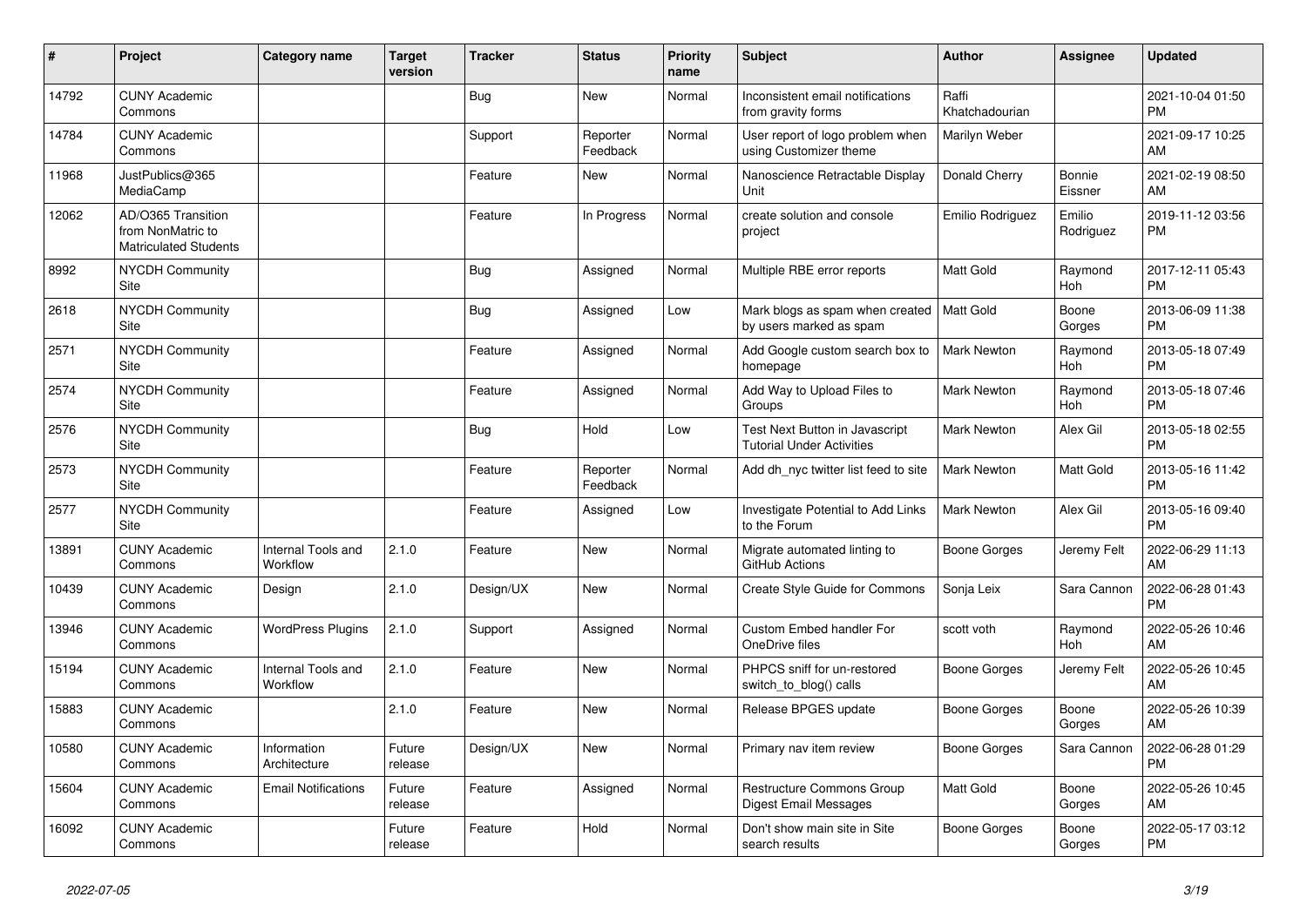| $\#$  | Project                         | <b>Category name</b>       | <b>Target</b><br>version | <b>Tracker</b> | <b>Status</b> | <b>Priority</b><br>name | <b>Subject</b>                                                                             | <b>Author</b>       | Assignee          | <b>Updated</b>                |
|-------|---------------------------------|----------------------------|--------------------------|----------------|---------------|-------------------------|--------------------------------------------------------------------------------------------|---------------------|-------------------|-------------------------------|
| 14787 | <b>CUNY Academic</b><br>Commons | <b>Plugin Packages</b>     | Future<br>release        | Feature        | New           | Normal                  | Creating a "Design" plugin<br>package                                                      | Laurie Hurson       | scott voth        | 2022-04-27 04:56<br><b>PM</b> |
| 11843 | <b>CUNY Academic</b><br>Commons | WordPress (misc)           | Future<br>release        | Design/UX      | <b>New</b>    | Normal                  | Tweaking the Gutenberg Editor<br>Interface                                                 | Laurie Hurson       |                   | 2022-04-26 12:00<br><b>PM</b> |
| 10380 | <b>CUNY Academic</b><br>Commons | WordPress (misc)           | Future<br>release        | Feature        | In Progress   | Normal                  | Remove blacklisted plugins                                                                 | Boone Gorges        |                   | 2022-04-26 12:00<br><b>PM</b> |
| 11243 | <b>CUNY Academic</b><br>Commons | BuddyPress (misc)          | Future<br>release        | Bug            | <b>New</b>    | Normal                  | Audit bp-custom.php                                                                        | Raymond Hoh         | Raymond<br>Hoh    | 2022-04-26 11:59<br>AM        |
| 8835  | <b>CUNY Academic</b><br>Commons | <b>Blogs (BuddyPress)</b>  | Future<br>release        | Feature        | <b>New</b>    | Normal                  | Extend cuny is shortlinks to sites                                                         | Luke Waltzer        | Boone<br>Gorges   | 2022-04-26 11:59<br>AM        |
| 8901  | <b>CUNY Academic</b><br>Commons | Accessibility              | Future<br>release        | Feature        | Assigned      | Normal                  | Theme analysis for accessibility                                                           | <b>Matt Gold</b>    | Boone<br>Gorges   | 2022-04-26 11:59<br>AM        |
| 8900  | <b>CUNY Academic</b><br>Commons | Accessibility              | Future<br>release        | Feature        | Assigned      | Normal                  | Look into tools to enforce<br>accessibility in WP environment                              | Matt Gold           | Boone<br>Gorges   | 2022-04-26 11:59<br>AM        |
| 14184 | <b>CUNY Academic</b><br>Commons | Public Portfolio           | Future<br>release        | Feature        | <b>New</b>    | Normal                  | Centralized mechanism for storing<br>Campus affiliations                                   | <b>Boone Gorges</b> | Boone<br>Gorges   | 2022-01-04 11:35<br>AM        |
| 14987 | <b>CUNY Academic</b><br>Commons | <b>WordPress Plugins</b>   | Future<br>release        | Bug            | New           | Normal                  | Elementor update causes<br>database freeze-up                                              | Boone Gorges        | Boone<br>Gorges   | 2021-11-29 12:02<br><b>PM</b> |
| 10226 | <b>CUNY Academic</b><br>Commons | Courses                    | Future<br>release        | Feature        | <b>New</b>    | Normal                  | Add "My Courses" to drop down<br>list                                                      | scott voth          | Boone<br>Gorges   | 2021-11-19 12:42<br><b>PM</b> |
| 13835 | <b>CUNY Academic</b><br>Commons | WordPress (misc)           | Future<br>release        | Feature        | <b>New</b>    | Normal                  | Allow OneSearch widget to have<br>'CUNY' as campus                                         | Boone Gorges        | Boone<br>Gorges   | 2021-11-19 12:39<br><b>PM</b> |
| 13331 | <b>CUNY Academic</b><br>Commons | Site cloning               | Future<br>release        | <b>Bug</b>     | New           | Normal                  | <b>Combine Site Template and Clone</b><br>operations                                       | <b>Boone Gorges</b> | Jeremy Felt       | 2021-11-19 12:39<br><b>PM</b> |
| 13650 | <b>CUNY Academic</b><br>Commons | Group Library              | Future<br>release        | Feature        | <b>New</b>    | Normal                  | Forum Attachments in Group<br>Library                                                      | Laurie Hurson       |                   | 2021-11-19 12:30<br><b>PM</b> |
| 14309 | <b>CUNY Academic</b><br>Commons | Group Library              | Future<br>release        | Feature        | <b>New</b>    | Normal                  | Better handling of<br>bp group document file download<br>attempts when file is not present | Boone Gorges        | Boone<br>Gorges   | 2021-11-19 12:28<br>PM        |
| 13199 | <b>CUNY Academic</b><br>Commons | Group Forums               | Future<br>release        | Feature        | New           | Normal                  | <b>Favoring Groups over bbPress</b><br>plugin                                              | Colin McDonald      | Colin<br>McDonald | 2021-11-19 12:28<br>PM        |
| 13358 | <b>CUNY Academic</b><br>Commons | Group Forums               | Future<br>release        | Feature        | <b>New</b>    | Normal                  | Improved UI for group forum<br>threading settings                                          | Boone Gorges        | Raymond<br>Hoh    | 2021-11-19 12:27<br><b>PM</b> |
| 12042 | <b>CUNY Academic</b><br>Commons | <b>Email Notifications</b> | Future<br>release        | Feature        | <b>New</b>    | Normal                  | Improved error logging for BPGES<br>send queue                                             | Boone Gorges        | Boone<br>Gorges   | 2021-11-19 12:25<br><b>PM</b> |
| 14496 | <b>CUNY Academic</b><br>Commons | Domain Mapping             | Future<br>release        | Bug            | <b>New</b>    | Normal                  | Mapped domain SSO uses<br>third-party cookies                                              | Raymond Hoh         | Raymond<br>Hoh    | 2021-05-24 04:03<br><b>PM</b> |
| 14113 | <b>CUNY Academic</b><br>Commons | WordPress (misc)           | Future<br>release        | Bug            | Hold          | Normal                  | Block Editor Not Working on this<br>page - Json error                                      | scott voth          | Boone<br>Gorges   | 2021-03-05 11:01<br>AM        |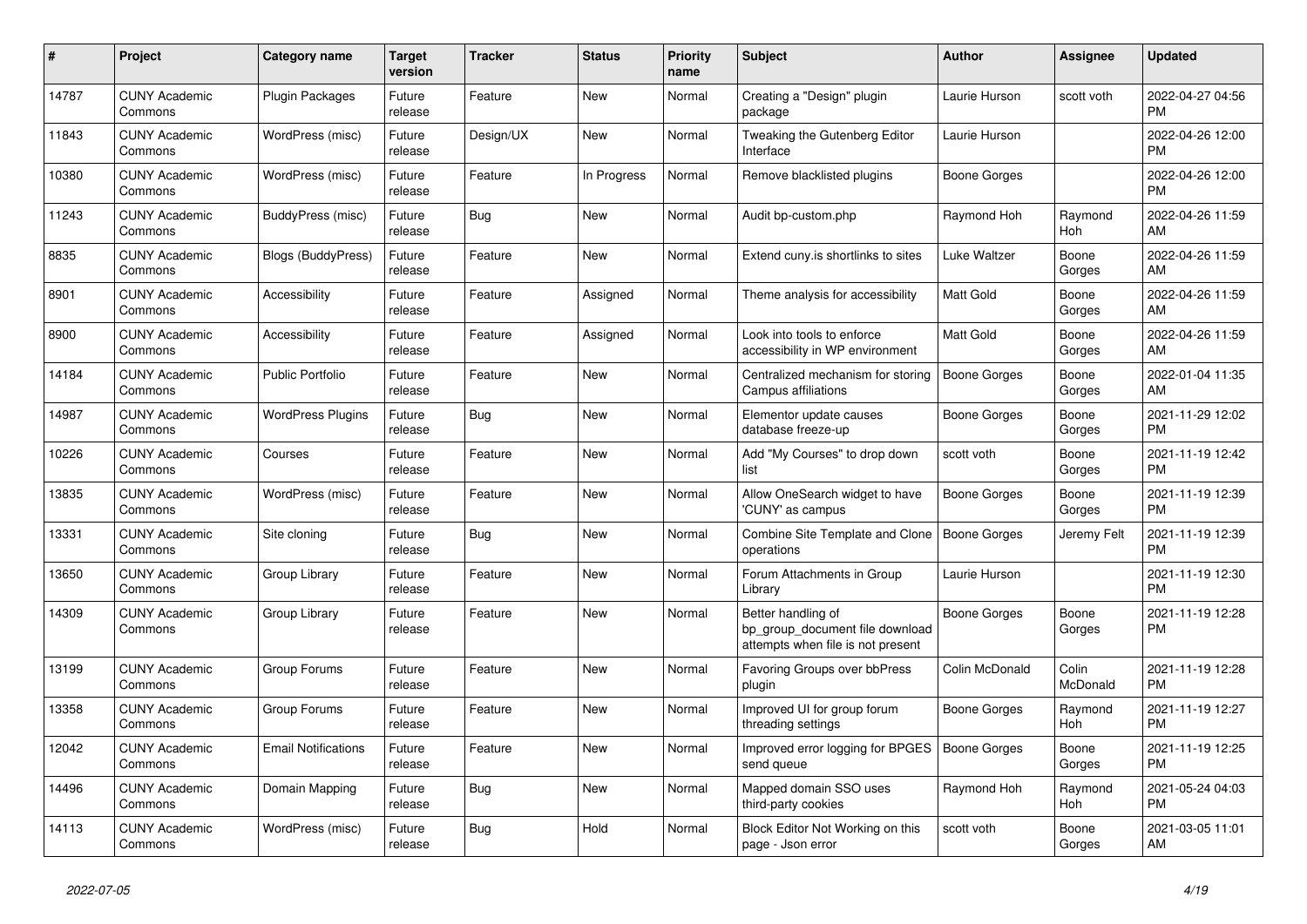| #     | <b>Project</b>                  | <b>Category name</b>       | Target<br>version | <b>Tracker</b> | <b>Status</b>        | <b>Priority</b><br>name | <b>Subject</b>                                                                      | <b>Author</b>       | Assignee            | <b>Updated</b>                |
|-------|---------------------------------|----------------------------|-------------------|----------------|----------------------|-------------------------|-------------------------------------------------------------------------------------|---------------------|---------------------|-------------------------------|
| 7115  | <b>CUNY Academic</b><br>Commons | Groups (misc)              | Future<br>release | Feature        | Reporter<br>Feedback | Normal                  | make licensing info clear during<br>group creation                                  | <b>Matt Gold</b>    | Raymond<br>Hoh      | 2020-12-08 11:32<br>AM        |
| 13466 | <b>CUNY Academic</b><br>Commons | Cavalcade                  | Future<br>release | Feature        | <b>New</b>           | Normal                  | Automated cleanup for duplicate<br>Cavalcade tasks                                  | Boone Gorges        | Boone<br>Gorges     | 2020-10-13 05:24<br><b>PM</b> |
| 13370 | <b>CUNY Academic</b><br>Commons | Group Library              | Future<br>release | Feature        | New                  | Normal                  | Library bulk deletion and folder<br>editing                                         | Colin McDonald      | Boone<br>Gorges     | 2020-10-13 10:41<br>AM.       |
| 3002  | <b>CUNY Academic</b><br>Commons | Search                     | Future<br>release | Feature        | Assigned             | Normal                  | Overhaul CAC search by using<br>external search appliance                           | Boone Gorges        | Boone<br>Gorges     | 2020-07-15 03:05<br><b>PM</b> |
| 13048 | <b>CUNY Academic</b><br>Commons | Shortcodes and<br>embeds   | Future<br>release | Feature        | New                  | Normal                  | Jupyter Notebooks support                                                           | Boone Gorges        |                     | 2020-07-14 11:46<br>AM        |
| 10354 | <b>CUNY Academic</b><br>Commons | <b>Public Portfolio</b>    | Future<br>release | Feature        | <b>New</b>           | Normal                  | Opt out of Having a Profile Page                                                    | scott voth          | Chris Stein         | 2020-05-12 10:43<br><b>AM</b> |
| 5581  | <b>CUNY Academic</b><br>Commons | Analytics                  | Future<br>release | Feature        | Assigned             | Normal                  | <b>Explore alternatives to Google</b><br>Analytics                                  | <b>Matt Gold</b>    | Valerie<br>Townsend | 2020-04-17 03:12<br><b>PM</b> |
| 12573 | <b>CUNY Academic</b><br>Commons | <b>WordPress Plugins</b>   | Future<br>release | Bug            | <b>New</b>           | Normal                  | <b>CommentPress Core Issues</b>                                                     | scott voth          |                     | 2020-03-24 04:32<br><b>PM</b> |
| 12446 | <b>CUNY Academic</b><br>Commons | Groups (misc)              | Future<br>release | Feature        | Reporter<br>Feedback | Normal                  | Toggle default site to group forum<br>posting                                       | Laurie Hurson       | Laurie Hurson       | 2020-03-10 11:57<br>AM        |
| 11971 | <b>CUNY Academic</b><br>Commons | <b>Email Notifications</b> | Future<br>release | Bug            | Reporter<br>Feedback | Low                     | Pictures obscured in emailed post<br>notifications                                  | Marilyn Weber       | Raymond<br>Hoh      | 2019-11-21 01:14<br><b>PM</b> |
| 12091 | <b>CUNY Academic</b><br>Commons | <b>Group Files</b>         | Future<br>release | Feature        | <b>New</b>           | Normal                  | Improved pre-upload file validation<br>for bp-group-documents                       | Boone Gorges        | Boone<br>Gorges     | 2019-11-14 01:21<br><b>PM</b> |
| 11945 | <b>CUNY Academic</b><br>Commons | Reckoning                  | Future<br>release | Feature        | Reporter<br>Feedback | Normal                  | Add Comments bubble to<br>Reckoning views                                           | Boone Gorges        | Boone<br>Gorges     | 2019-11-12 05:14<br><b>PM</b> |
| 8836  | <b>CUNY Academic</b><br>Commons | <b>Blogs (BuddyPress)</b>  | Future<br>release | Feature        | Assigned             | Normal                  | Redesign site launch process                                                        | <b>Matt Gold</b>    | Boone<br>Gorges     | 2019-10-03 02:49<br><b>PM</b> |
| 11789 | <b>CUNY Academic</b><br>Commons | Courses                    | Future<br>release | Feature        | <b>New</b>           | Normal                  | Ability to remove item from<br>Courses list                                         | Laurie Hurson       | Sonja Leix          | 2019-09-24 12:28<br><b>PM</b> |
| 11860 | <b>CUNY Academic</b><br>Commons | Registration               | Future<br>release | Feature        | New                  | Normal                  | <b>Ensure Students Are Aware They</b><br>Can Use Aliases At Registration            | scott voth          |                     | 2019-09-24 08:46<br>AM        |
| 11788 | <b>CUNY Academic</b><br>Commons | <b>WordPress Plugins</b>   | Future<br>release | Support        | Reporter<br>Feedback | Normal                  | Plugin Request - Browse Aloud                                                       | scott voth          |                     | 2019-09-24 08:42<br>AM        |
| 5050  | <b>CUNY Academic</b><br>Commons | Social Paper               | Future<br>release | Feature        | <b>New</b>           | Low                     | Making comments visible in SP<br>editing mode (SP suggestion #1)                    | Marilyn Weber       | Samantha<br>Raddatz | 2019-09-17 11:10<br><b>PM</b> |
| 11834 | <b>CUNY Academic</b><br>Commons | <b>Group Files</b>         | Future<br>release | Feature        | <b>New</b>           | Normal                  | Improved tools for managing<br>group file folders                                   | <b>Boone Gorges</b> | Sonja Leix          | 2019-09-06 03:55<br><b>PM</b> |
| 11531 | <b>CUNY Academic</b><br>Commons | Events                     | Future<br>release | Feature        | New                  | Normal                  | Main Events calendar should<br>include non-public events that<br>user has access to | scott voth          | Boone<br>Gorges     | 2019-06-11 10:00<br>AM        |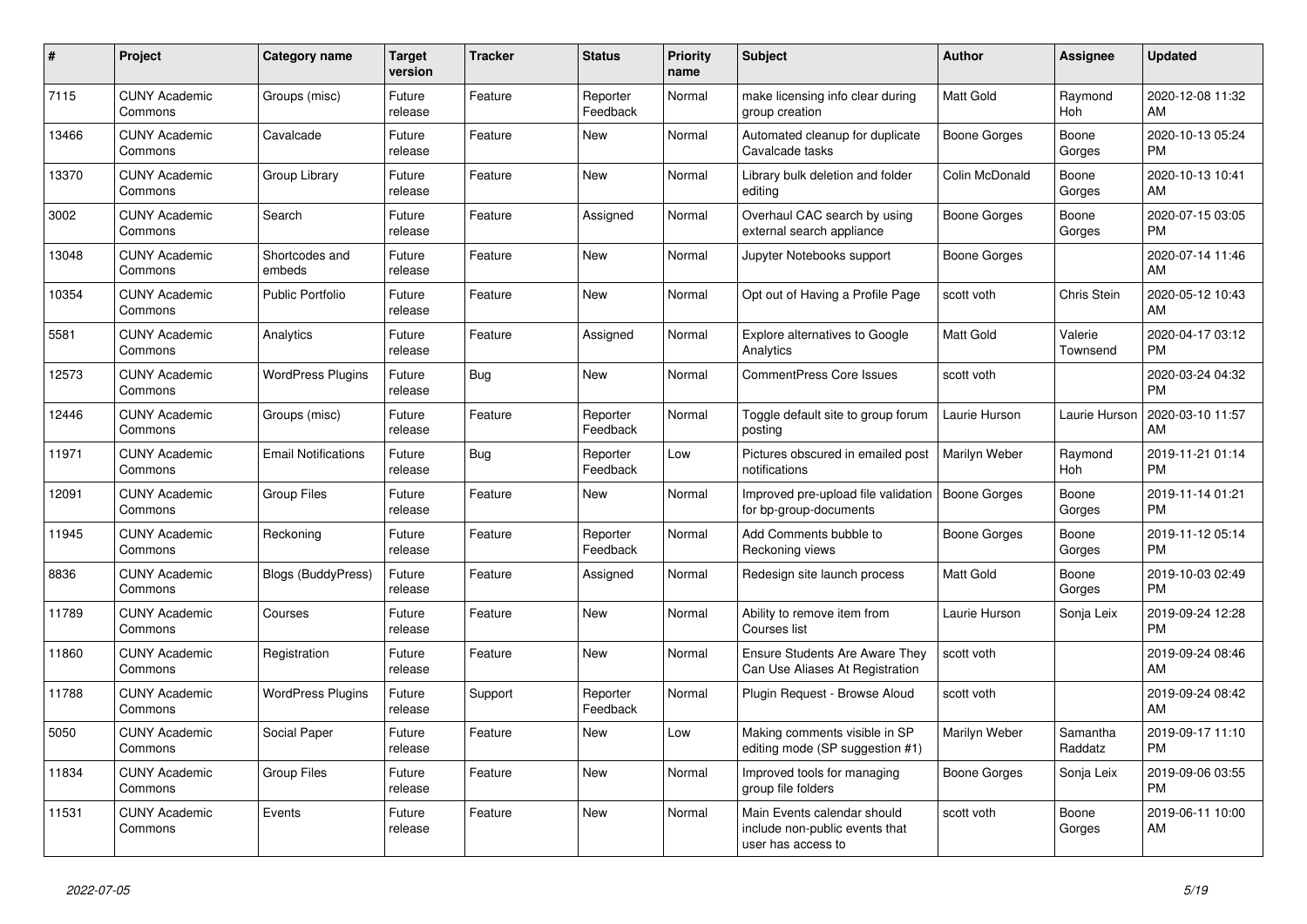| #     | Project                         | <b>Category name</b>       | <b>Target</b><br>version | <b>Tracker</b> | <b>Status</b>        | <b>Priority</b><br>name | <b>Subject</b>                                                                                               | <b>Author</b>     | Assignee            | <b>Updated</b>                |
|-------|---------------------------------|----------------------------|--------------------------|----------------|----------------------|-------------------------|--------------------------------------------------------------------------------------------------------------|-------------------|---------------------|-------------------------------|
| 11392 | <b>CUNY Academic</b><br>Commons |                            | Future<br>release        | Bug            | <b>New</b>           | Normal                  | Migrate users away from<br><b>StatPress</b>                                                                  | Boone Gorges      |                     | 2019-04-23 03:53<br><b>PM</b> |
| 1544  | <b>CUNY Academic</b><br>Commons | Groups (misc)              | Future<br>release        | Feature        | Reporter<br>Feedback | Normal                  | Group Filtering and Sorting                                                                                  | <b>Matt Gold</b>  | Chris Stein         | 2019-03-01 02:25<br><b>PM</b> |
| 5016  | <b>CUNY Academic</b><br>Commons | Events                     | Future<br>release        | Feature        | Assigned             | Low                     | Allow comments to be posted on<br>events                                                                     | <b>Matt Gold</b>  | Raymond<br>Hoh      | 2019-03-01 02:23<br><b>PM</b> |
| 4635  | <b>CUNY Academic</b><br>Commons | Authentication             | Future<br>release        | Feature        | <b>New</b>           | Normal                  | Allow non-WP authentication                                                                                  | Boone Gorges      | Sonja Leix          | 2019-03-01 02:05<br><b>PM</b> |
| 9720  | <b>CUNY Academic</b><br>Commons | Authentication             | Future<br>release        | Feature        | <b>New</b>           | Normal                  | The Commons should be an<br>oAuth provider                                                                   | Boone Gorges      |                     | 2019-03-01 02:04<br><b>PM</b> |
| 11131 | <b>CUNY Academic</b><br>Commons |                            | Future<br>release        | Feature        | Reporter<br>Feedback | Normal                  | <b>Image Annotation Plugins</b>                                                                              | Laurie Hurson     |                     | 2019-02-26 11:33<br>AM        |
| 11024 | <b>CUNY Academic</b><br>Commons | WordPress (misc)           | Future<br>release        | Bug            | New                  | Normal                  | Subsites should not show "you<br>should update your .htaccess<br>now" notice after permalink setting<br>save | Boone Gorges      |                     | 2019-01-28 01:35<br><b>PM</b> |
| 10659 | <b>CUNY Academic</b><br>Commons | Group Forums               | Future<br>release        | Feature        | Assigned             | Normal                  | Post to multiple groups via email                                                                            | <b>Matt Gold</b>  | Raymond<br>Hoh      | 2018-11-15 12:54<br>AM        |
| 9926  | <b>CUNY Academic</b><br>Commons | <b>WordPress Plugins</b>   | Future<br>release        | <b>Bug</b>     | <b>New</b>           | Normal                  | twitter-mentions-as-comments<br>cron jobs can run long                                                       | Boone Gorges      | Boone<br>Gorges     | 2018-10-24 12:34<br><b>PM</b> |
| 9289  | <b>CUNY Academic</b><br>Commons | <b>WordPress Plugins</b>   | Future<br>release        | <b>Bug</b>     | Reporter<br>Feedback | Normal                  | Email Users Plugin                                                                                           | Laurie Hurson     | Boone<br>Gorges     | 2018-10-24 12:34<br><b>PM</b> |
| 9028  | <b>CUNY Academic</b><br>Commons | Onboarding                 | Future<br>release        | Feature        | Assigned             | Normal                  | suggest groups to new members<br>during the registration process                                             | Matt Gold         | Chris Stein         | 2018-10-24 12:34<br><b>PM</b> |
| 5992  | <b>CUNY Academic</b><br>Commons | <b>Email Notifications</b> | Future<br>release        | Feature        | New                  | Normal                  | Changing the From line of<br>autogenerated blog emails                                                       | Marilyn Weber     |                     | 2018-09-27 05:19<br><b>PM</b> |
| 10368 | <b>CUNY Academic</b><br>Commons |                            | Future<br>release        | Feature        | Assigned             | Normal                  | Use ORCID data to populate<br>academic profile page                                                          | Stephen Francoeur | Boone<br>Gorges     | 2018-09-25 01:53<br><b>PM</b> |
| 9947  | <b>CUNY Academic</b><br>Commons | <b>WordPress Plugins</b>   | Future<br>release        | Feature        | Reporter<br>Feedback | Normal                  | Install H5P quiz plugin                                                                                      | <b>Matt Gold</b>  | Boone<br>Gorges     | 2018-09-11 11:01<br>AM        |
| 9895  | <b>CUNY Academic</b><br>Commons | Onboarding                 | Future<br>release        | Feature        | Assigned             | Normal                  | Add "Accept Invitation"<br>link/button/function to Group<br>and/or Site invitation emails?                   | Luke Waltzer      | Boone<br>Gorges     | 2018-06-07 12:42<br><b>PM</b> |
| 9835  | <b>CUNY Academic</b><br>Commons | Group Forums               | Future<br>release        | Bug            | Assigned             | Normal                  | add a "like" function?                                                                                       | Marilyn Weber     | <b>Erik Trainer</b> | 2018-06-05 01:49<br><b>PM</b> |
| 3768  | <b>CUNY Academic</b><br>Commons | <b>Public Portfolio</b>    | Future<br>release        | Feature        | Assigned             | Normal                  | Institutions/Past positions on<br>public portfolios                                                          | <b>Matt Gold</b>  | Boone<br>Gorges     | 2018-04-23 10:44<br>AM        |
| 7981  | <b>CUNY Academic</b><br>Commons | Social Paper               | Future<br>release        | Bug            | New                  | Normal                  | Social Paper comments should<br>not go to spam                                                               | Luke Waltzer      | Boone<br>Gorges     | 2018-04-16 03:52<br><b>PM</b> |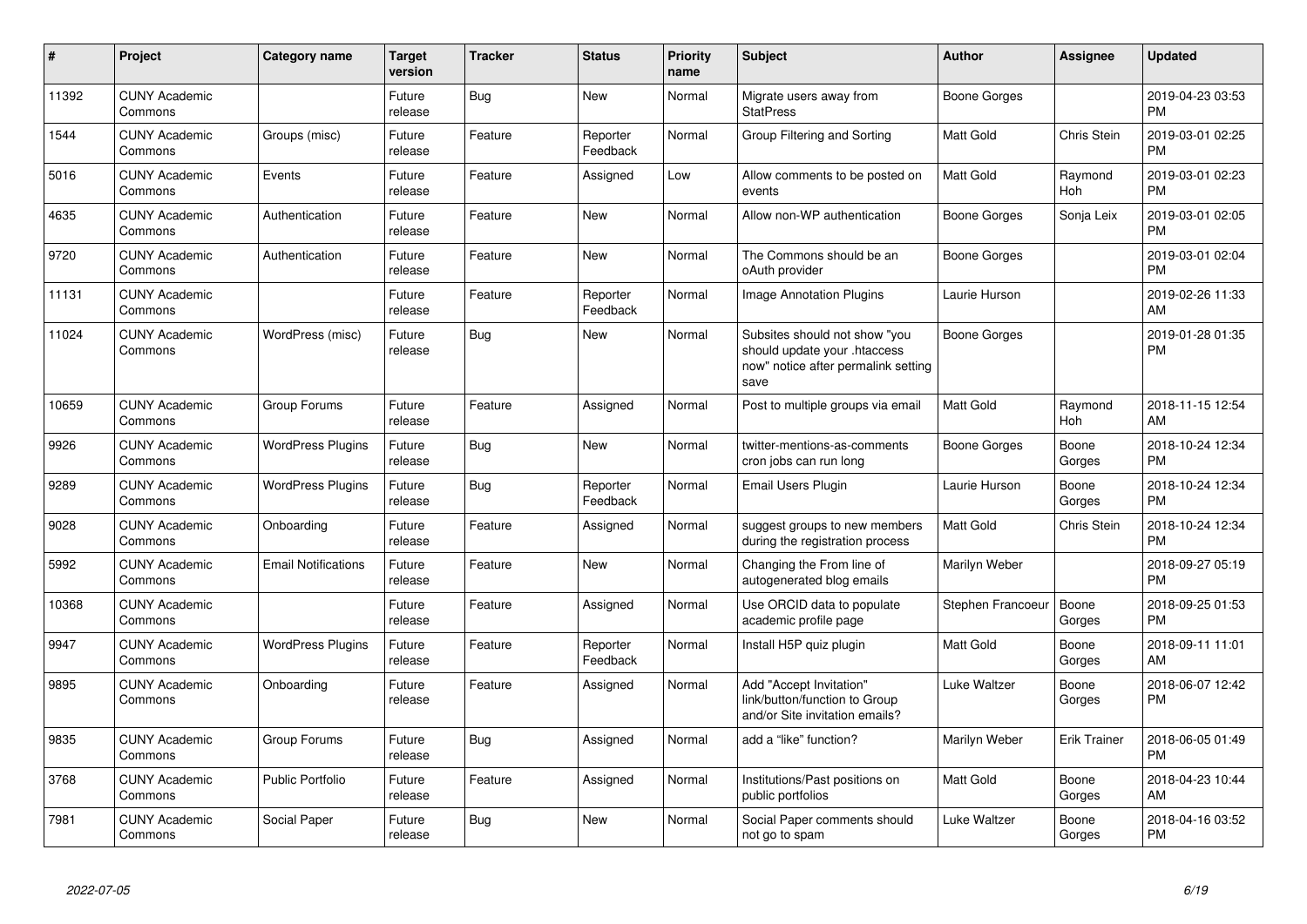| #    | Project                         | <b>Category name</b>     | <b>Target</b><br>version | <b>Tracker</b> | <b>Status</b>        | Priority<br>name | <b>Subject</b>                                                                                  | Author                  | <b>Assignee</b>    | <b>Updated</b>                |
|------|---------------------------------|--------------------------|--------------------------|----------------|----------------------|------------------|-------------------------------------------------------------------------------------------------|-------------------------|--------------------|-------------------------------|
| 7663 | <b>CUNY Academic</b><br>Commons | Social Paper             | Future<br>release        | Bug            | <b>New</b>           | Normal           | Social Paper notifications not<br>formatted correctly on secondary<br>sites                     | <b>Boone Gorges</b>     | Boone<br>Gorges    | 2018-04-16 03:52<br><b>PM</b> |
| 9207 | <b>CUNY Academic</b><br>Commons |                          | Future<br>release        | Support        | Reporter<br>Feedback | Normal           | display dashboards made in<br>Tableau?                                                          | Marilyn Weber           | Boone<br>Gorges    | 2018-04-10 10:42<br>AM        |
| 7022 | <b>CUNY Academic</b><br>Commons | Announcements            | Future<br>release        | Bug            | New                  | Normal           | Sitewide announcements should<br>be displayed on, and dismissable<br>from, mapped domains       | <b>Boone Gorges</b>     | Boone<br>Gorges    | 2018-03-22 10:18<br>AM        |
| 9211 | <b>CUNY Academic</b><br>Commons | <b>WordPress Plugins</b> | Future<br>release        | Support        | Reporter<br>Feedback | Normal           | Auto-Role Setting in Forum Plugin<br><b>Causing Some Confusion</b>                              | Luke Waltzer            | Boone<br>Gorges    | 2018-03-13 11:44<br>AM        |
| 3580 | <b>CUNY Academic</b><br>Commons | Group Blogs              | Future<br>release        | Feature        | New                  | Normal           | Multiple blogs per group                                                                        | <b>Boone Gorges</b>     | Boone<br>Gorges    | 2018-02-20 02:02<br><b>PM</b> |
| 8498 | <b>CUNY Academic</b><br>Commons | <b>WordPress Plugins</b> | Future<br>release        | Feature        | <b>New</b>           | Low              | <b>Gravity Forms Email Users</b>                                                                | Raffi<br>Khatchadourian | Matt Gold          | 2017-10-13 12:58<br><b>PM</b> |
| 8675 | <b>CUNY Academic</b><br>Commons | User Onboarding          | Future<br>release        | <b>Bug</b>     | Reporter<br>Feedback | Low              | Add new User search screen calls<br>for the input of email address but<br>doesn't work with one | Paul Hebert             | Boone<br>Gorges    | 2017-10-11 11:17<br>AM        |
| 8756 | <b>CUNY Academic</b><br>Commons | Group Blogs              | Future<br>release        | Feature        | Hold                 | Normal           | Connect multiple blogs to one<br>group?                                                         | <b>Matt Gold</b>        | Boone<br>Gorges    | 2017-09-30 10:42<br>AM        |
| 8211 | <b>CUNY Academic</b><br>Commons | <b>WordPress Themes</b>  | Future<br>release        | Feature        | <b>New</b>           | Normal           | Theme Suggestions: Material<br>Design-Inspired Themes                                           | Margaret Galvan         | Margaret<br>Galvan | 2017-08-07 02:48<br><b>PM</b> |
| 8078 | <b>CUNY Academic</b><br>Commons | <b>WordPress Plugins</b> | Future<br>release        | System Upgrade | Assigned             | Normal           | <b>CommentPress Updates</b>                                                                     | Margaret Galvan         | Christian<br>Wach  | 2017-05-08 03:49<br><b>PM</b> |
| 4481 | <b>CUNY Academic</b><br>Commons | Events                   | Future<br>release        | Feature        | <b>New</b>           | Normal           | Group admins/mods should have<br>the ability to unlink an event from<br>the group               | <b>Boone Gorges</b>     | Boone<br>Gorges    | 2017-04-24 03:53<br><b>PM</b> |
| 6356 | <b>CUNY Academic</b><br>Commons | <b>WordPress Plugins</b> | Future<br>release        | Bug            | Reporter<br>Feedback | Low              | Should Subscribe2 be<br>deprecated?                                                             | Luke Waltzer            |                    | 2017-03-20 12:20<br><b>PM</b> |
| 7624 | <b>CUNY Academic</b><br>Commons | BuddyPress (misc)        | Future<br>release        | Design/UX      | <b>New</b>           | Normal           | <b>BP Notifications</b>                                                                         | Luke Waltzer            | Paige Dupont       | 2017-02-08 10:43<br><b>PM</b> |
| 5316 | <b>CUNY Academic</b><br>Commons | User Experience          | Future<br>release        | Feature        | Assigned             | Normal           | Prompt user email address<br>updates                                                            | Matt Gold               | Stephen Real       | 2016-12-21 03:30<br><b>PM</b> |
| 4980 | <b>CUNY Academic</b><br>Commons | Home Page                | Future<br>release        | Feature        | Assigned             | Normal           | <b>CAC Featured Content -- Adding</b><br>Randomization                                          | <b>Matt Gold</b>        | Boone<br>Gorges    | 2016-12-12 03:01<br><b>PM</b> |
| 6755 | <b>CUNY Academic</b><br>Commons | WordPress (misc)         | Future<br>release        | Bug            | New                  | Normal           | Cannot Deactivate Plugin                                                                        | Laura Kane              |                    | 2016-11-16 01:12<br><b>PM</b> |
| 6749 | <b>CUNY Academic</b><br>Commons | Events                   | Future<br>release        | Bug            | New                  | Low              | BPEO iCal request can trigger<br>very large number of DB queries                                | <b>Boone Gorges</b>     | Raymond<br>Hoh     | 2016-11-15 10:09<br>PM        |
| 6426 | <b>CUNY Academic</b><br>Commons | Spam/Spam<br>Prevention  | Future<br>release        | Feature        | Assigned             | Normal           | Force captcha on all comments?                                                                  | Matt Gold               | <b>Tahir Butt</b>  | 2016-10-24 02:06<br>PM        |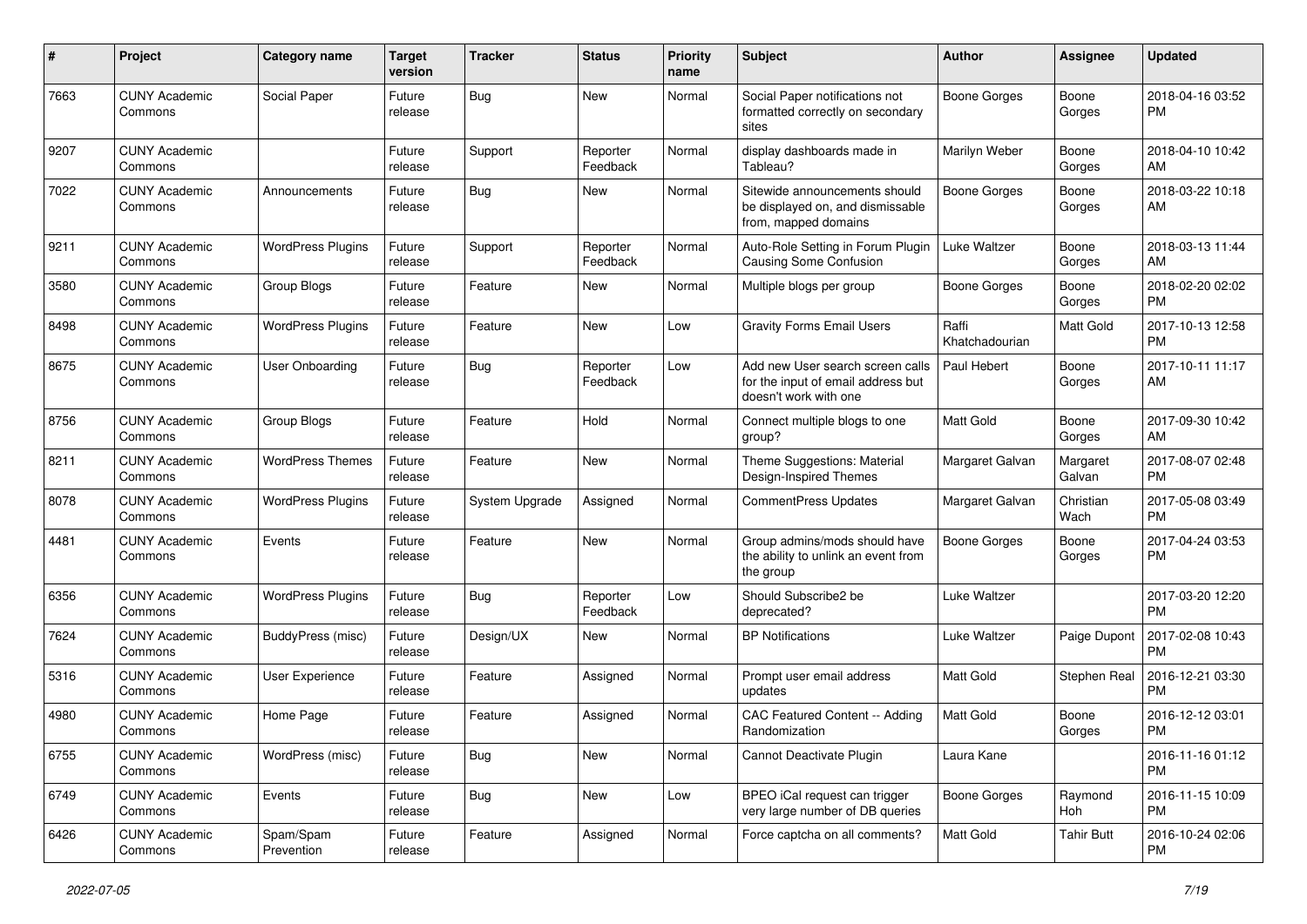| #    | Project                         | <b>Category name</b>     | <b>Target</b><br>version | <b>Tracker</b> | <b>Status</b>        | <b>Priority</b><br>name | <b>Subject</b>                                                   | <b>Author</b>           | Assignee         | <b>Updated</b>                |
|------|---------------------------------|--------------------------|--------------------------|----------------|----------------------|-------------------------|------------------------------------------------------------------|-------------------------|------------------|-------------------------------|
| 1423 | <b>CUNY Academic</b><br>Commons | BuddyPress (misc)        | Future<br>release        | Feature        | Assigned             | Low                     | Show an avatar for pingback<br>comment activity items            | Boone Gorges            | Tahir Butt       | 2016-10-24 12:03<br><b>PM</b> |
| 3090 | <b>CUNY Academic</b><br>Commons | Twitter page             | Future<br>release        | Feature        | Assigned             | Normal                  | Prevent Retweets from showing<br>up on Commons twitter page      | Matt Gold               | Tahir Butt       | 2016-10-24 11:31<br>AM        |
| 5199 | <b>CUNY Academic</b><br>Commons | Social Paper             | Future<br>release        | Feature        | <b>New</b>           | Normal                  | add tables to the SP editor                                      | Marilyn Weber           |                  | 2016-10-24 11:27<br>AM        |
| 5234 | <b>CUNY Academic</b><br>Commons | Membership               | Future<br>release        | Feature        | Assigned             | Normal                  | Write Unconfirmed patch for WP                                   | Boone Gorges            | Boone<br>Gorges  | 2016-10-24 11:18<br>AM        |
| 6392 | <b>CUNY Academic</b><br>Commons | Group Forums             | Future<br>release        | Design/UX      | Assigned             | Low                     | Composition/Preview Panes in<br>Forum Posts                      | Luke Waltzer            | Paige Dupont     | 2016-10-21 04:26<br><b>PM</b> |
| 6389 | <b>CUNY Academic</b><br>Commons | <b>BuddyPress Docs</b>   | Future<br>release        | Feature        | New                  | Low                     | Make Discussion Area Visible<br>When Editing a Doc               | Luke Waltzer            | Boone<br>Gorges  | 2016-10-21 04:16<br><b>PM</b> |
| 5826 | <b>CUNY Academic</b><br>Commons | <b>WordPress Plugins</b> | Future<br>release        | Support        | Reporter<br>Feedback | Normal                  | <b>Remove Subscription Options</b><br>plugin from directory      | Sarah Morgano           | Sarah<br>Morgano | 2016-10-21 04:14<br><b>PM</b> |
| 6332 | <b>CUNY Academic</b><br>Commons | WordPress (misc)         | Future<br>release        | Feature        | <b>New</b>           | Normal                  | Allow uploaded files to be marked<br>as private in an ad hoc way | Boone Gorges            |                  | 2016-10-17 11:41<br><b>PM</b> |
| 1417 | <b>CUNY Academic</b><br>Commons | <b>BuddyPress Docs</b>   | Future<br>release        | Feature        | Assigned             | Low                     | <b>Bulk actions for BuddyPress Docs</b>                          | <b>Boone Gorges</b>     | Boone<br>Gorges  | 2016-10-17 10:41<br><b>PM</b> |
| 5182 | <b>CUNY Academic</b><br>Commons | Social Paper             | Future<br>release        | Design/UX      | New                  | Normal                  | "Publishing" a private paper on<br>social paper?                 | Raffi<br>Khatchadourian | Boone<br>Gorges  | 2016-10-13 04:12<br><b>PM</b> |
| 2881 | <b>CUNY Academic</b><br>Commons | <b>Public Portfolio</b>  | Future<br>release        | Feature        | Assigned             | Normal                  | Redesign the UX for Profiles                                     | Chris Stein             | Chris Stein      | 2016-10-13 12:45<br><b>PM</b> |
| 4903 | <b>CUNY Academic</b><br>Commons | Events                   | Future<br>release        | Design/UX      | Assigned             | Normal                  | Improving visual appearance of<br>event calendars                | <b>Matt Gold</b>        | Boone<br>Gorges  | 2016-10-13 11:51<br>AM        |
| 5696 | <b>CUNY Academic</b><br>Commons | Events                   | Future<br>release        | Feature        | Assigned             | Normal                  | Events Calendar - display options<br>calendar aggregation        | <b>Matt Gold</b>        | Boone<br>Gorges  | 2016-10-13 11:44<br>AM        |
| 6078 | <b>CUNY Academic</b><br>Commons | Blogs (BuddyPress)       | Future<br>release        | Feature        | New                  | Normal                  | Explore Adding Network Blog<br>Metadata Plugin                   | Luke Waltzer            | Luke Waltzer     | 2016-10-11 10:29<br><b>PM</b> |
| 6014 | <b>CUNY Academic</b><br>Commons | Publicity                | Future<br>release        | Publicity      | Reporter<br>Feedback | Normal                  | Google search listing                                            | Matt Gold               | Boone<br>Gorges  | 2016-09-21 03:48<br><b>PM</b> |
| 5268 | <b>CUNY Academic</b><br>Commons | Group Forums             | Future<br>release        | Bug            | Assigned             | Normal                  | Long-time to post to multiple<br>groups                          | Luke Waltzer            | Daniel Jones     | 2016-09-07 06:31<br><b>PM</b> |
| 5955 | <b>CUNY Academic</b><br>Commons | Outreach                 | Future<br>release        | Feature        | Assigned             | Normal                  | Create auto-newsletter for<br>commons members                    | <b>Matt Gold</b>        | Luke Waltzer     | 2016-08-30 10:34<br>AM        |
| 5827 | <b>CUNY Academic</b><br>Commons | Public Portfolio         | Future<br>release        | <b>Bug</b>     | Assigned             | Normal                  | Academic Interests square bracket<br>links not working           | scott voth              | Chris Stein      | 2016-08-11 11:59<br><b>PM</b> |
| 5691 | CUNY Academic<br>Commons        | Blogs (BuddyPress)       | Future<br>release        | Bug            | Assigned             | High                    | Differing numbers on Sites display                               | <b>Matt Gold</b>        | Raymond<br>Hoh   | 2016-06-13 01:37<br><b>PM</b> |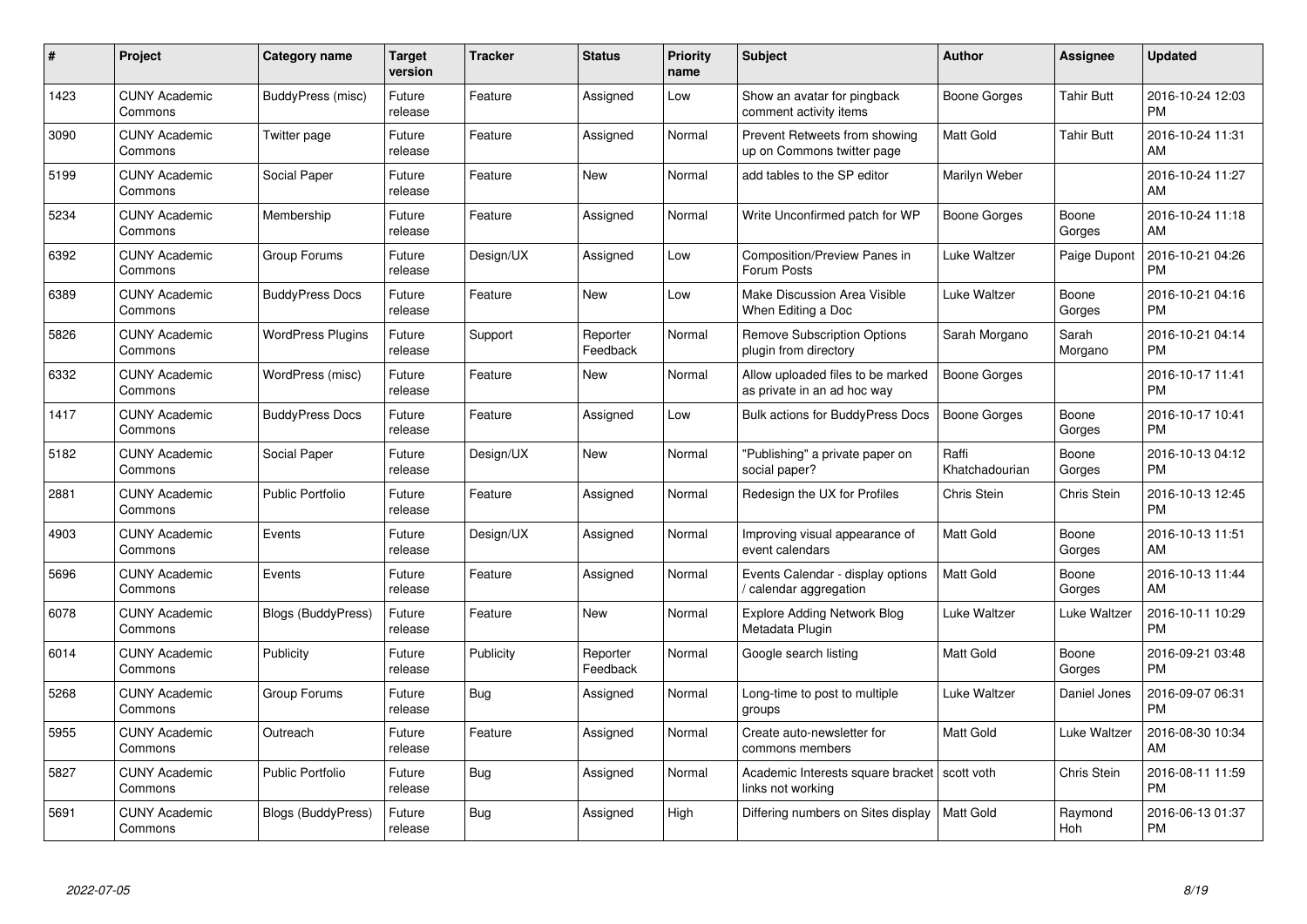| $\pmb{\#}$ | Project                         | <b>Category name</b>     | <b>Target</b><br>version | <b>Tracker</b> | <b>Status</b> | <b>Priority</b><br>name | <b>Subject</b>                                                                                                                                        | <b>Author</b>           | Assignee            | <b>Updated</b>                |
|------------|---------------------------------|--------------------------|--------------------------|----------------|---------------|-------------------------|-------------------------------------------------------------------------------------------------------------------------------------------------------|-------------------------|---------------------|-------------------------------|
| 4438       | <b>CUNY Academic</b><br>Commons | Events                   | Future<br>release        | <b>Bug</b>     | Assigned      | Normal                  | Events Calendar - Export<br><b>Recurring Events</b>                                                                                                   | scott voth              | Daniel Jones        | 2016-05-23 04:25<br><b>PM</b> |
| 5489       | <b>CUNY Academic</b><br>Commons | Social Paper             | Future<br>release        | Feature        | <b>New</b>    | Normal                  | Asc/desc sorting for Social Paper<br>directories                                                                                                      | <b>Boone Gorges</b>     |                     | 2016-04-21 10:06<br><b>PM</b> |
| 5488       | <b>CUNY Academic</b><br>Commons | Social Paper             | Future<br>release        | Bug            | New           | Normal                  | Add a "last edited by" field to<br>Social Paper group directories                                                                                     | Boone Gorges            |                     | 2016-04-21 10:05<br><b>PM</b> |
| 5053       | <b>CUNY Academic</b><br>Commons | Social Paper             | Future<br>release        | Feature        | New           | Low                     | Scrollable menu to add readers<br>(SP suggestion #4)                                                                                                  | Marilyn Weber           | Samantha<br>Raddatz | 2016-04-21 05:21<br><b>PM</b> |
| 5397       | <b>CUNY Academic</b><br>Commons | Social Paper             | Future<br>release        | Feature        | New           | Normal                  | frustrating to have to<br>enable/disable in SP                                                                                                        | Marilyn Weber           | Samantha<br>Raddatz | 2016-04-20 03:39<br><b>PM</b> |
| 5282       | <b>CUNY Academic</b><br>Commons | Social Paper             | Future<br>release        | Bug            | New           | Normal                  | Replying via email directs to paper<br>but not individual comment.                                                                                    | Marilyn Weber           | Raymond<br>Hoh      | 2016-03-02 01:48<br><b>PM</b> |
| 5225       | <b>CUNY Academic</b><br>Commons | Registration             | Future<br>release        | Feature        | Assigned      | Normal                  | On-boarding Issues                                                                                                                                    | Luke Waltzer            | Samantha<br>Raddatz | 2016-02-12 02:58<br><b>PM</b> |
| 5205       | <b>CUNY Academic</b><br>Commons | Social Paper             | Future<br>release        | Feature        | <b>New</b>    | Normal                  | Social Paper folders                                                                                                                                  | Marilyn Weber           |                     | 2016-02-11 10:24<br><b>PM</b> |
| 5058       | <b>CUNY Academic</b><br>Commons | Social Paper             | Future<br>release        | Feature        | <b>New</b>    | Low                     | Can there be a clearer signal that<br>even when comments have<br>already been made you add<br>comments by clicking on the side?<br>(SP suggestion #5) | Marilyn Weber           | Samantha<br>Raddatz | 2016-02-11 10:24<br><b>PM</b> |
| 5052       | <b>CUNY Academic</b><br>Commons | Social Paper             | Future<br>release        | Feature        | <b>New</b>    | Low                     | Sentence by sentence or line by<br>line comments (SP suggestion #3)                                                                                   | Marilyn Weber           | Boone<br>Gorges     | 2016-02-11 10:24<br><b>PM</b> |
| 5183       | <b>CUNY Academic</b><br>Commons | Social Paper             | Future<br>release        | Design/UX      | <b>New</b>    | Normal                  | Creating a new paper when<br>viewing an existing paper                                                                                                | Raffi<br>Khatchadourian | Samantha<br>Raddatz | 2016-02-02 12:09<br><b>PM</b> |
| 1167       | <b>CUNY Academic</b><br>Commons | <b>Email Invitations</b> | Future<br>release        | Feature        | <b>New</b>    | Low                     | Allow email invitations to be resent                                                                                                                  | Boone Gorges            | Boone<br>Gorges     | 2015-11-12 12:53<br>AM        |
| 1105       | <b>CUNY Academic</b><br>Commons | WordPress (misc)         | Future<br>release        | Feature        | Assigned      | Normal                  | Rephrase Blog Privacy Options                                                                                                                         | <b>Matt Gold</b>        | Samantha<br>Raddatz | 2015-11-09 06:19<br><b>PM</b> |
| 554        | <b>CUNY Academic</b><br>Commons | BuddyPress (misc)        | Future<br>release        | Feature        | Assigned      | Normal                  | Add Trackback notifications to<br>site-wide activity feed                                                                                             | Matt Gold               | Boone<br>Gorges     | 2015-11-09 06:19<br><b>PM</b> |
| 365        | <b>CUNY Academic</b><br>Commons | WordPress (misc)         | Future<br>release        | Feature        | Assigned      | Normal                  | <b>Create Mouseover Tooltips</b><br>throughout Site                                                                                                   | Matt Gold               | Chris Stein         | 2015-11-09 06:18<br><b>PM</b> |
| 497        | <b>CUNY Academic</b><br>Commons | <b>WordPress Plugins</b> | Future<br>release        | Feature        | Assigned      | Normal                  | Drag and Drop Ordering on<br>Gallery Post Plugin                                                                                                      | <b>Matt Gold</b>        | Ron Rennick         | 2015-11-09 06:18<br><b>PM</b> |
| 287        | <b>CUNY Academic</b><br>Commons | WordPress (misc)         | Future<br>release        | Feature        | Assigned      | Normal                  | Create troubleshooting tool for<br>account sign-up                                                                                                    | <b>Matt Gold</b>        | Boone<br>Gorges     | 2015-11-09 06:17<br><b>PM</b> |
| 2523       | <b>CUNY Academic</b><br>Commons | <b>BuddyPress Docs</b>   | Future<br>release        | Feature        | Assigned      | Normal                  | Allow Users to Upload Images to<br><b>BP</b> Docs                                                                                                     | <b>Matt Gold</b>        | Boone<br>Gorges     | 2015-11-09 06:14<br><b>PM</b> |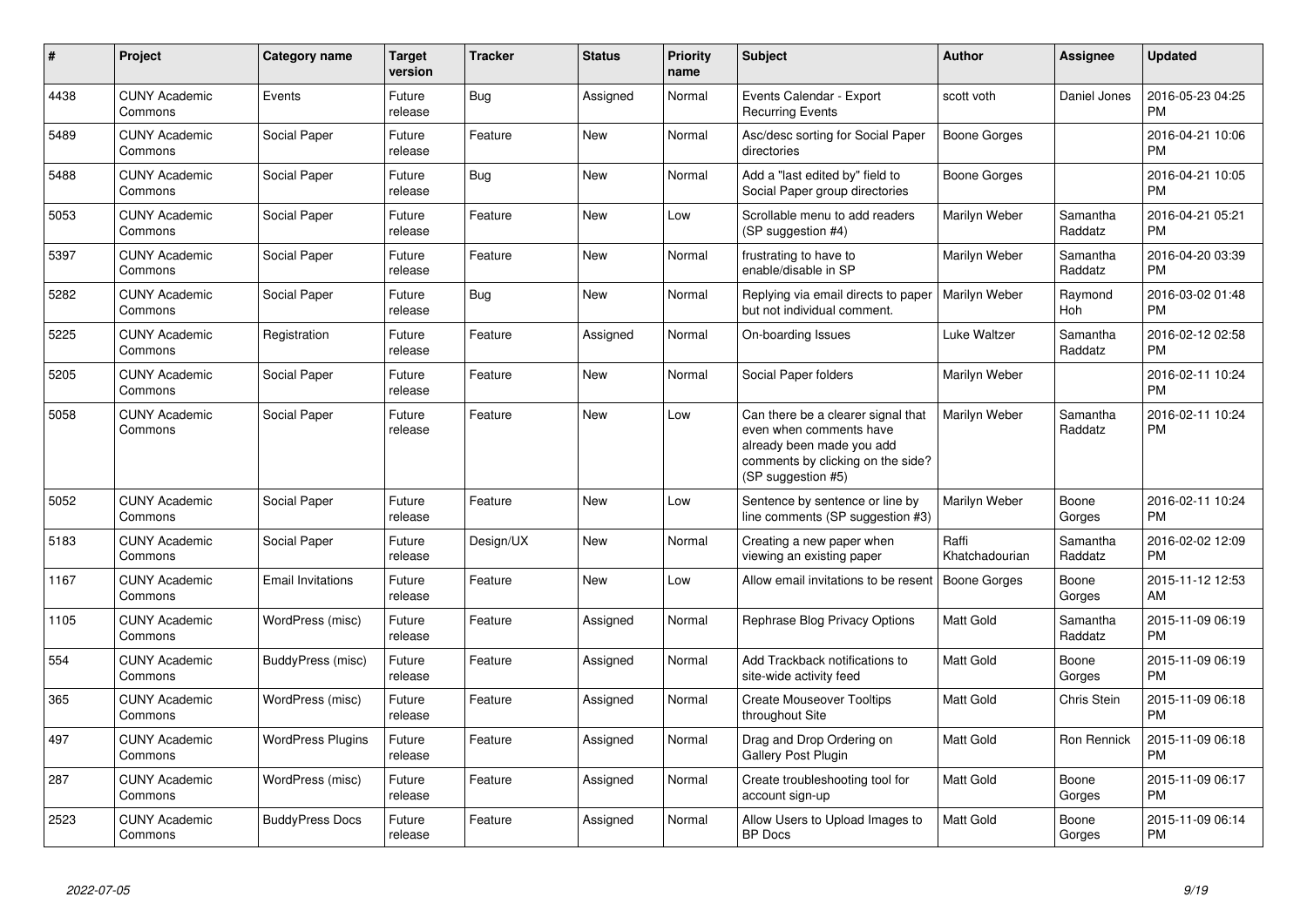| #    | Project                         | <b>Category name</b>       | <b>Target</b><br>version | <b>Tracker</b> | <b>Status</b>        | <b>Priority</b><br>name | <b>Subject</b>                                                                | Author              | Assignee            | <b>Updated</b>                |
|------|---------------------------------|----------------------------|--------------------------|----------------|----------------------|-------------------------|-------------------------------------------------------------------------------|---------------------|---------------------|-------------------------------|
| 3939 | <b>CUNY Academic</b><br>Commons | <b>WordPress Plugins</b>   | Future<br>release        | <b>Bug</b>     | Hold                 | Normal                  | Activity stream support for<br>Co-Authors Plus plugin                         | Raymond Hoh         | Raymond<br>Hoh      | 2015-11-09 06:13<br><b>PM</b> |
| 1744 | <b>CUNY Academic</b><br>Commons | <b>BuddyPress Docs</b>     | Future<br>release        | Feature        | Assigned             | Normal                  | Spreadsheet-style Docs                                                        | Boone Gorges        | Boone<br>Gorges     | 2015-11-09 06:13<br><b>PM</b> |
| 1460 | <b>CUNY Academic</b><br>Commons | Analytics                  | Future<br>release        | Feature        | Assigned             | Normal                  | <b>Update System Report</b>                                                   | <b>Brian Foote</b>  | Boone<br>Gorges     | 2015-11-09 06:13<br><b>PM</b> |
| 2610 | <b>CUNY Academic</b><br>Commons | Group Invitations          | Future<br>release        | Feature        | Assigned             | Low                     | Request: Custom invitation<br>message to group invites                        | local admin         | Boone<br>Gorges     | 2015-11-09 06:13<br><b>PM</b> |
| 2325 | <b>CUNY Academic</b><br>Commons | BuddyPress (misc)          | Future<br>release        | Feature        | Assigned             | Low                     | Profile should have separate fields<br>for first/last names                   | local admin         | Boone<br>Gorges     | 2015-11-09 06:09<br><b>PM</b> |
| 2013 | <b>CUNY Academic</b><br>Commons | <b>Public Portfolio</b>    | Future<br>release        | Feature        | Assigned             | Low                     | Have Profile Privacy Options show<br>up only for filled-in fields             | Matt Gold           | Boone<br>Gorges     | 2015-11-09 06:09<br><b>PM</b> |
| 1165 | <b>CUNY Academic</b><br>Commons | <b>Email Invitations</b>   | Future<br>release        | Feature        | Assigned             | Low                     | Allow saved lists of invitees under<br>Send Invites                           | <b>Boone Gorges</b> | Boone<br>Gorges     | 2015-11-09 06:03<br><b>PM</b> |
| 1166 | <b>CUNY Academic</b><br>Commons | <b>Email Invitations</b>   | Future<br>release        | Feature        | New                  | Low                     | Better organizational tools for Sent<br>Invites                               | Boone Gorges        | Boone<br>Gorges     | 2015-11-09 06:02<br>PM        |
| 333  | <b>CUNY Academic</b><br>Commons | <b>Email Notifications</b> | Future<br>release        | Feature        | Assigned             | Low                     | Delay Forum Notification Email<br>Delivery Until After Editing Period<br>Ends | Matt Gold           | Raymond<br>Hoh      | 2015-11-09 06:01<br><b>PM</b> |
| 1456 | <b>CUNY Academic</b><br>Commons | Group Invitations          | Future<br>release        | Feature        | Reporter<br>Feedback | Low                     | Invite to Group Button from Profile<br>Field                                  | Matt Gold           | Samantha<br>Raddatz | 2015-11-09 05:59<br><b>PM</b> |
| 481  | <b>CUNY Academic</b><br>Commons | Groups (misc)              | Future<br>release        | Feature        | Assigned             | Normal                  | ability to archive inactive groups<br>and blogs                               | Michael Mandiberg   | Samantha<br>Raddatz | 2015-11-09 05:56<br><b>PM</b> |
| 519  | <b>CUNY Academic</b><br>Commons | <b>BuddyPress Docs</b>     | Future<br>release        | Feature        | Assigned             | Low                     | TOC for individual docs - for new<br>BP "wiki-like" plugin                    | scott voth          | Boone<br>Gorges     | 2015-11-09 05:54<br><b>PM</b> |
| 1192 | <b>CUNY Academic</b><br>Commons | <b>Group Files</b>         | Future<br>release        | Feature        | Assigned             | Low                     | When posting group files, allow<br>users to add a category without<br>saving  | <b>Matt Gold</b>    | Raymond<br>Hoh      | 2015-11-09 05:53<br><b>PM</b> |
| 1422 | <b>CUNY Academic</b><br>Commons | <b>BuddyPress Docs</b>     | Future<br>release        | Feature        | Assigned             | Normal                  | Make "created Doc" activity icons<br>non-mini                                 | Boone Gorges        | Boone<br>Gorges     | 2015-11-09 05:48<br><b>PM</b> |
| 653  | <b>CUNY Academic</b><br>Commons | Group Blogs                | Future<br>release        | Feature        | Assigned             | Normal                  | Redesign Integration of Groups<br>and Blogs                                   | <b>Matt Gold</b>    | Samantha<br>Raddatz | 2015-11-09 05:40<br><b>PM</b> |
| 618  | <b>CUNY Academic</b><br>Commons | <b>BuddyPress Docs</b>     | Future<br>release        | Feature        | Assigned             | Normal                  | BuddyPress Docs: export formats                                               | <b>Boone Gorges</b> | Boone<br>Gorges     | 2015-11-09 05:38<br>PM        |
| 310  | <b>CUNY Academic</b><br>Commons | BuddyPress (misc)          | Future<br>release        | Feature        | Assigned             | Low                     | <b>Friend Request Email</b>                                                   | Matt Gold           | Samantha<br>Raddatz | 2015-11-09 05:08<br><b>PM</b> |
| 308  | <b>CUNY Academic</b><br>Commons | Registration               | Future<br>release        | Feature        | New                  | Normal                  | Group recommendations for<br>signup process                                   | <b>Boone Gorges</b> | Samantha<br>Raddatz | 2015-11-09 05:07<br><b>PM</b> |
| 3473 | <b>CUNY Academic</b><br>Commons | User Experience            | Future<br>release        | Feature        | Assigned             | Normal                  | Commons profile: Add help info<br>about "Positions" replacing "title"         | Keith Miyake        | Samantha<br>Raddatz | 2015-11-09 02:28<br>PM        |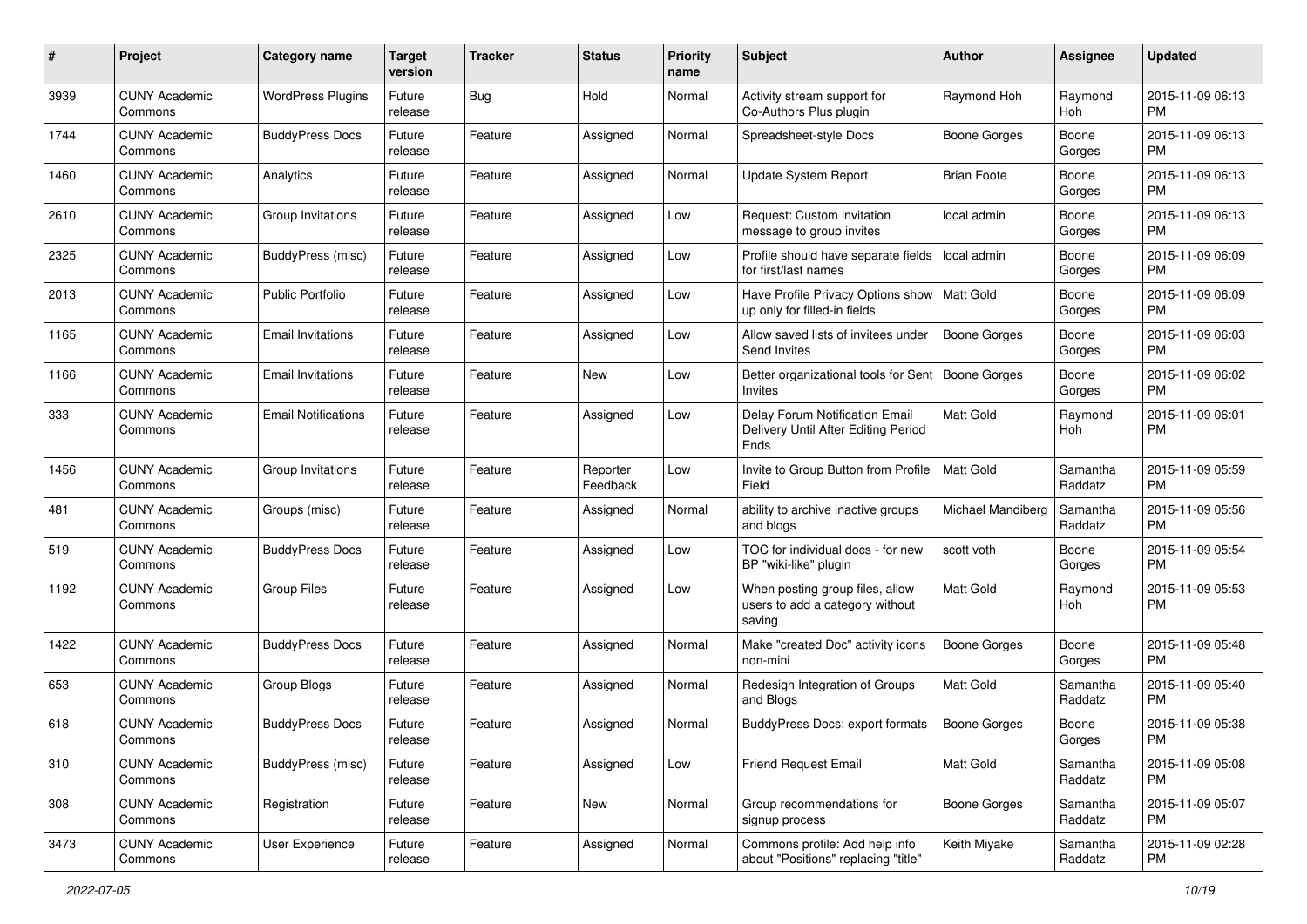| $\#$ | Project                         | <b>Category name</b>    | <b>Target</b><br>version | <b>Tracker</b> | <b>Status</b> | <b>Priority</b><br>name | <b>Subject</b>                                                     | <b>Author</b>           | Assignee            | <b>Updated</b>                |
|------|---------------------------------|-------------------------|--------------------------|----------------|---------------|-------------------------|--------------------------------------------------------------------|-------------------------|---------------------|-------------------------------|
| 3517 | <b>CUNY Academic</b><br>Commons | My Commons              | Future<br>release        | Feature        | Assigned      | Normal                  | Mute/Unmute My Commons<br>updates                                  | <b>Matt Gold</b>        | Raymond<br>Hoh      | 2015-11-09 01:19<br><b>PM</b> |
| 3192 | <b>CUNY Academic</b><br>Commons | Group Forums            | Future<br>release        | Feature        | Assigned      | Normal                  | Customizable forum views for<br>bbPress 2.x group forums           | Boone Gorges            | Raymond<br>Hoh      | 2015-11-09 12:47<br><b>PM</b> |
| 4661 | <b>CUNY Academic</b><br>Commons | User Experience         | Future<br>release        | Bug            | Assigned      | Normal                  | <b>Simplify Events text</b>                                        | Matt Gold               | Samantha<br>Raddatz | 2015-10-02 09:06<br><b>PM</b> |
| 4622 | CUNY Academic<br>Commons        | <b>Public Portfolio</b> | Future<br>release        | Design/UX      | New           | Normal                  | <b>Profile Visibility Settings</b>                                 | Samantha Raddatz        | Samantha<br>Raddatz | 2015-09-21 12:18<br><b>PM</b> |
| 4592 | <b>CUNY Academic</b><br>Commons | Events                  | Future<br>release        | Design/UX      | <b>New</b>    | Normal                  | Event Creation - Venue Dropdown<br>Slow                            | Samantha Raddatz        | Boone<br>Gorges     | 2015-09-14 04:56<br><b>PM</b> |
| 4226 | <b>CUNY Academic</b><br>Commons | <b>BuddyPress Docs</b>  | Future<br>release        | Design/UX      | New           | Normal                  | Add option to connect a Doc with<br>a Group                        | Samantha Raddatz        | Samantha<br>Raddatz | 2015-09-09 04:08<br><b>PM</b> |
| 4535 | <b>CUNY Academic</b><br>Commons | My Commons              | Future<br>release        | <b>Bug</b>     | <b>New</b>    | Low                     | My Commons filter issue                                            | scott voth              | Raymond<br>Hoh      | 2015-09-01 11:17<br>AM        |
| 4388 | <b>CUNY Academic</b><br>Commons | WordPress (misc)        | Future<br>release        | Bug            | Assigned      | Normal                  | Repeated request for<br>authentication.                            | Alice.Lynn<br>McMichael | Raymond<br>Hoh      | 2015-08-11 07:35<br><b>PM</b> |
| 4404 | <b>CUNY Academic</b><br>Commons | <b>Public Portfolio</b> | Future<br>release        | Design/UX      | Assigned      | Normal                  | Change color of permissions info<br>on portfolio editing interface | <b>Matt Gold</b>        | Samantha<br>Raddatz | 2015-08-11 05:28<br><b>PM</b> |
| 4253 | <b>CUNY Academic</b><br>Commons | <b>Public Portfolio</b> | Future<br>release        | Design/UX      | New           | Normal                  | Encourage users to add portfolio<br>content                        | Samantha Raddatz        | Samantha<br>Raddatz | 2015-07-07 11:32<br>AM        |
| 4238 | <b>CUNY Academic</b><br>Commons | Events                  | Future<br>release        | Feature        | Assigned      | Normal                  | Copy Events to Other Groups?                                       | Matt Gold               | Boone<br>Gorges     | 2015-07-02 10:08<br>AM        |
| 4225 | <b>CUNY Academic</b><br>Commons | DiRT Integration        | Future<br>release        | Design/UX      | New           | Normal                  | Add information to DIRT page (in<br>Create a Group)                | Samantha Raddatz        | Matt Gold           | 2015-06-26 03:14<br><b>PM</b> |
| 4221 | <b>CUNY Academic</b><br>Commons | Group Forums            | Future<br>release        | Design/UX      | Assigned      | Normal                  | Add 'Number of Posts' display<br>option to Forum page              | Samantha Raddatz        | Samantha<br>Raddatz | 2015-06-26 02:21<br><b>PM</b> |
| 4222 | <b>CUNY Academic</b><br>Commons | <b>User Experience</b>  | Future<br>release        | Design/UX      | New           | Normal                  | Add information to 'Delete<br>Account' page                        | Samantha Raddatz        | scott voth          | 2015-06-26 11:35<br>AM        |
| 4053 | <b>CUNY Academic</b><br>Commons | Events                  | Future<br>release        | Feature        | Assigned      | Normal                  | Create new tab for past events                                     | Matt Gold               | Boone<br>Gorges     | 2015-05-12 02:10<br><b>PM</b> |
| 3536 | <b>CUNY Academic</b><br>Commons | My Commons              | Future<br>release        | Feature        | Assigned      | Normal                  | Infinite Scroll on My Commons<br>page                              | Matt Gold               | Raymond<br>Hoh      | 2015-04-13 04:42<br><b>PM</b> |
| 3662 | <b>CUNY Academic</b><br>Commons | <b>SEO</b>              | Future<br>release        | Feature        | Assigned      | Normal                  | Duplicate Content/SEO/Google<br>issues                             | Matt Gold               | Raymond<br>Hoh      | 2015-04-13 04:37<br><b>PM</b> |
| 370  | <b>CUNY Academic</b><br>Commons | Registration            | Future<br>release        | Feature        | Assigned      | High                    | <b>Guest Accounts</b>                                              | Matt Gold               | Matt Gold           | 2015-04-09 09:33<br><b>PM</b> |
| 3577 | CUNY Academic<br>Commons        | My Commons              | Future<br>release        | Design/UX      | Assigned      | Normal                  | Replies to items in My Commons                                     | <b>Matt Gold</b>        | Raymond<br>Hoh      | 2015-04-09 05:19<br><b>PM</b> |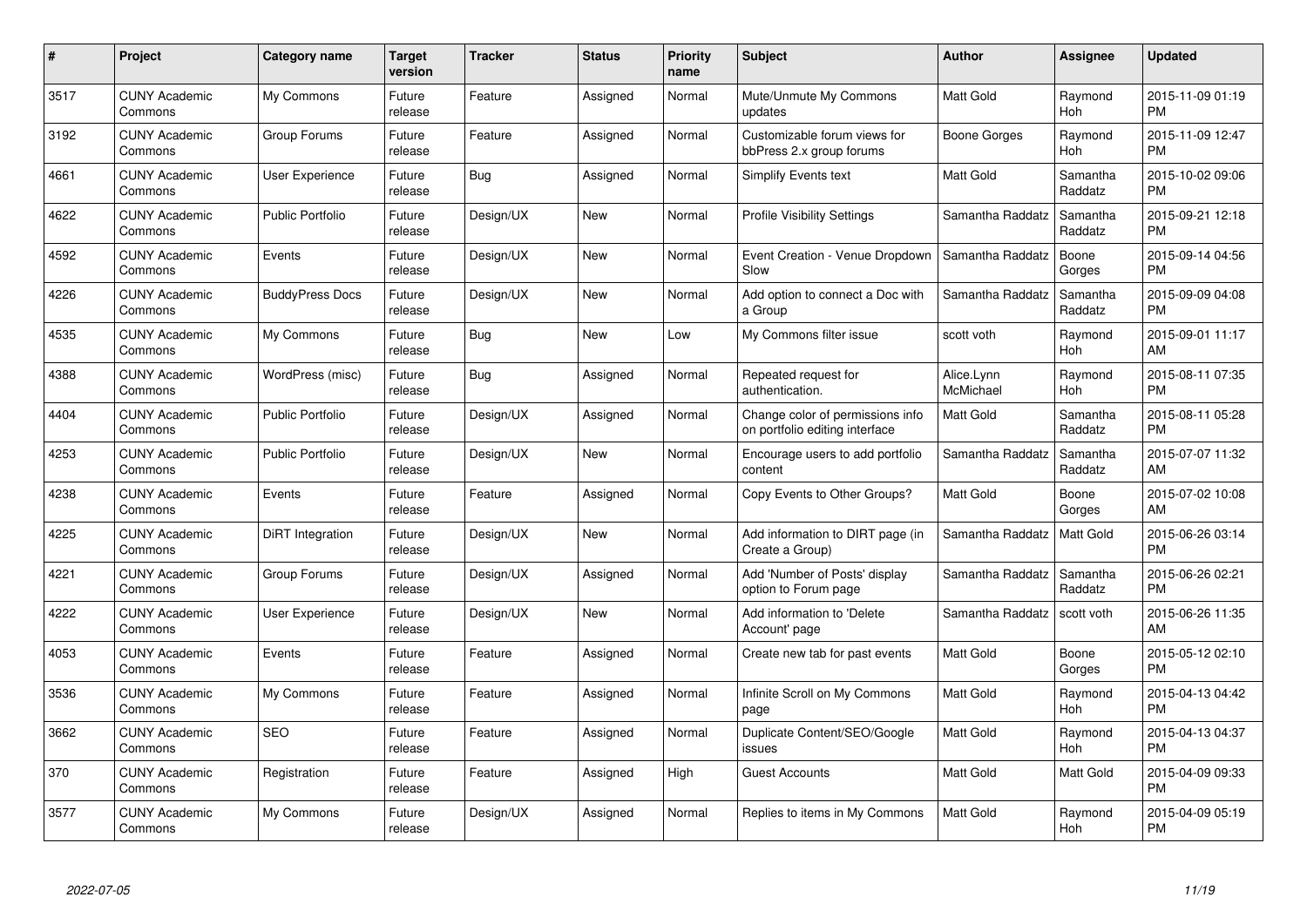| #    | Project                         | <b>Category name</b>     | <b>Target</b><br>version | <b>Tracker</b> | <b>Status</b> | <b>Priority</b><br>name | <b>Subject</b>                                                                 | Author               | <b>Assignee</b>     | <b>Updated</b>                |
|------|---------------------------------|--------------------------|--------------------------|----------------|---------------|-------------------------|--------------------------------------------------------------------------------|----------------------|---------------------|-------------------------------|
| 3059 | <b>CUNY Academic</b><br>Commons | Group Forums             | Future<br>release        | Design/UX      | New           | Normal                  | Forum Post Permissable Content<br><b>Explanatory Text</b>                      | Chris Stein          | Chris Stein         | 2015-04-02 11:27<br>AM        |
| 3770 | <b>CUNY Academic</b><br>Commons | <b>Public Portfolio</b>  | Future<br>release        | Feature        | Assigned      | Normal                  | Improve Layout/Formatting of<br>Positions Area on Public Portfolios            | Matt Gold            | Chris Stein         | 2015-04-01 09:17<br><b>PM</b> |
| 3308 | <b>CUNY Academic</b><br>Commons | Group Invitations        | Future<br>release        | Feature        | Assigned      | Normal                  | Allow members to rescind group<br>invitations                                  | Matt Gold            | Boone<br>Gorges     | 2015-04-01 08:53<br><b>PM</b> |
| 3759 | <b>CUNY Academic</b><br>Commons | WordPress (misc)         | Future<br>release        | Feature        | Assigned      | Normal                  | Review Interface for Adding Users<br>to Blogs                                  | Matt Gold            | Boone<br>Gorges     | 2015-03-24 05:52<br><b>PM</b> |
| 3042 | <b>CUNY Academic</b><br>Commons | <b>Public Portfolio</b>  | Future<br>release        | Feature        | Assigned      | Normal                  | Browsing member interests                                                      | <b>Matt Gold</b>     | Boone<br>Gorges     | 2015-03-21 09:04<br><b>PM</b> |
| 2754 | <b>CUNY Academic</b><br>Commons | Design                   | Future<br>release        | Feature        | Assigned      | Normal                  | Determine strategy for CAC logo<br>handling in top header                      | Micki Kaufman        | Chris Stein         | 2015-01-05 08:53<br><b>PM</b> |
| 2832 | <b>CUNY Academic</b><br>Commons | <b>Public Portfolio</b>  | Future<br>release        | Feature        | Assigned      | Normal                  | Improve interface for (not)<br>auto-linking profile fields                     | Boone Gorges         | Chris Stein         | 2015-01-05 08:52<br><b>PM</b> |
| 2753 | <b>CUNY Academic</b><br>Commons | <b>Public Portfolio</b>  | Future<br>release        | Feature        | New           | Normal                  | Create actual actual tagification in<br>academic interests and other<br>fields | Micki Kaufman        | Boone<br>Gorges     | 2015-01-05 08:52<br>PM.       |
| 364  | <b>CUNY Academic</b><br>Commons | <b>WordPress Plugins</b> | Future<br>release        | Feature        | <b>New</b>    | Normal                  | <b>Bulletin Board</b>                                                          | <b>Matt Gold</b>     |                     | 2015-01-05 08:50<br><b>PM</b> |
| 1562 | <b>CUNY Academic</b><br>Commons | <b>WordPress Plugins</b> | Future<br>release        | Feature        | Assigned      | Low                     | Play with NYT Collaborative<br>Authoring Tool                                  | <b>Matt Gold</b>     | Boone<br>Gorges     | 2015-01-05 08:47<br><b>PM</b> |
| 658  | <b>CUNY Academic</b><br>Commons | <b>WordPress Plugins</b> | Future<br>release        | Feature        | Assigned      | Normal                  | Rebulid Sitewide Tag Suggestion                                                | Matt Gold            | Boone<br>Gorges     | 2015-01-05 08:47<br><b>PM</b> |
| 412  | <b>CUNY Academic</b><br>Commons | <b>WordPress Themes</b>  | Future<br>release        | Feature        | Assigned      | Normal                  | Featured Themes                                                                | <b>Matt Gold</b>     | Dominic<br>Giglio   | 2015-01-05 08:44<br><b>PM</b> |
| 2167 | <b>CUNY Academic</b><br>Commons | WordPress (misc)         | Future<br>release        | Bug            | Assigned      | Normal                  | <b>CAC-Livestream Plugin Issues</b>                                            | Michael Smith        | Dominic<br>Giglio   | 2015-01-02 03:06<br><b>PM</b> |
| 3691 | <b>CUNY Academic</b><br>Commons | <b>WordPress Plugins</b> | Future<br>release        | Bug            | New           | Normal                  | <b>WPMU Domain Mapping</b><br>Debugging on cdev                                | Raymond Hoh          | Matt Gold           | 2014-12-12 09:04<br>AM        |
| 3475 | <b>CUNY Academic</b><br>Commons | Events                   | Future<br>release        | Feature        | Assigned      | Normal                  | Request to add plugin to<br>streamline room<br>booking/appointment booking     | Naomi Barrettara     | Boone<br>Gorges     | 2014-12-01 05:14<br><b>PM</b> |
| 3492 | <b>CUNY Academic</b><br>Commons | <b>WordPress Themes</b>  | Future<br>release        | Support        | Assigned      | Normal                  | Add CBOX theme to the<br>Commons                                               | scott voth           | Raymond<br>Hoh      | 2014-10-08 05:55<br>PM        |
| 3193 | <b>CUNY Academic</b><br>Commons | Group Forums             | Future<br>release        | Feature        | Assigned      | Normal                  | bbPress 2.x dynamic roles and<br>RBE                                           | <b>Boone Gorges</b>  | Boone<br>Gorges     | 2014-09-30 01:30<br><b>PM</b> |
| 3458 | <b>CUNY Academic</b><br>Commons | Groups (misc)            | Future<br>release        | Feature        | Assigned      | Normal                  | Filter Members of Group by<br>Campus                                           | <b>Michael Smith</b> | Samantha<br>Raddatz | 2014-09-26 08:32<br><b>PM</b> |
| 3330 | <b>CUNY Academic</b><br>Commons | My Commons               | Future<br>release        | Feature        | Assigned      | Normal                  | "Commons Information" tool                                                     | Boone Gorges         | Chris Stein         | 2014-09-22 08:46<br>PM        |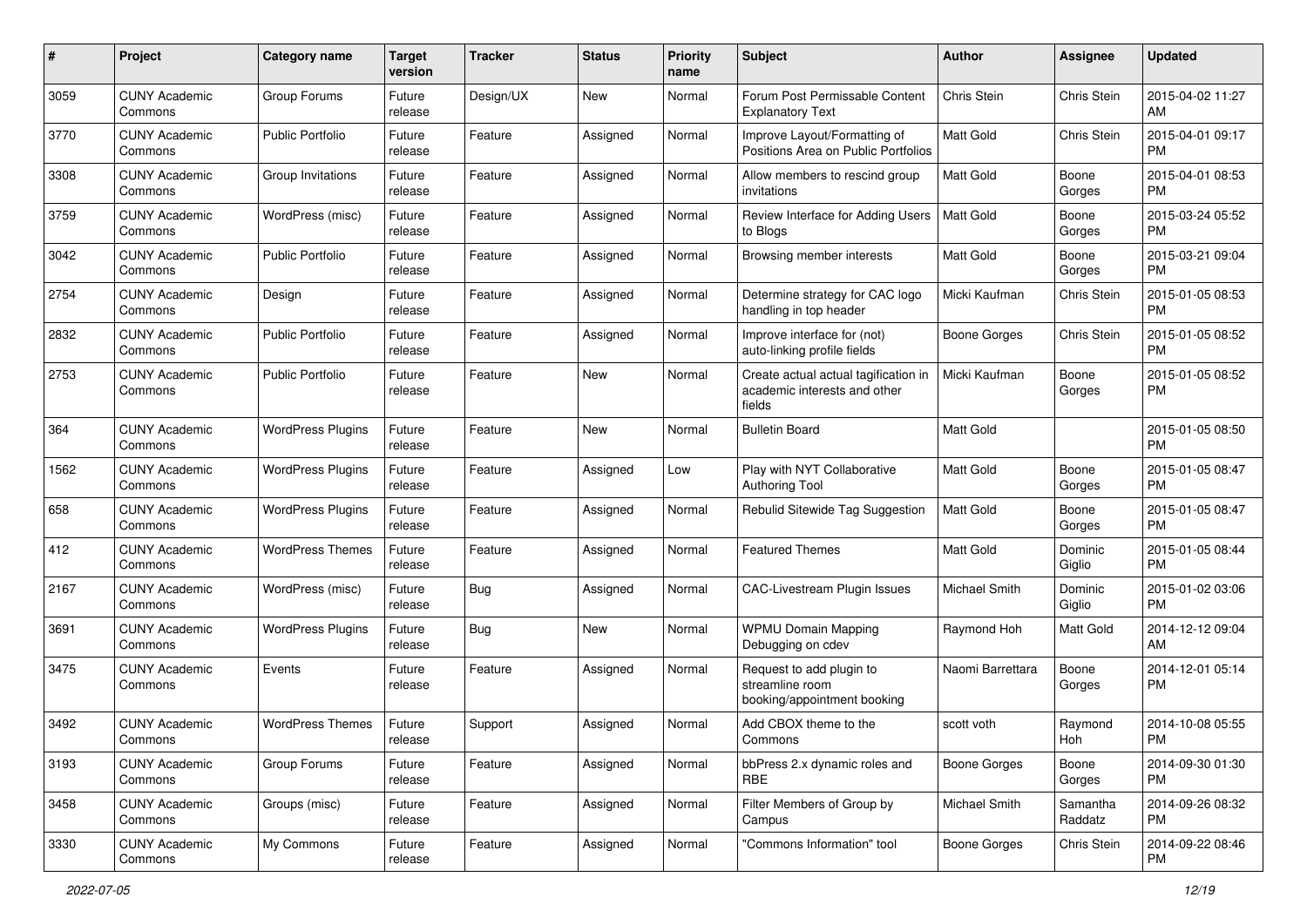| #     | Project                         | <b>Category name</b>     | <b>Target</b><br>version | <b>Tracker</b> | <b>Status</b>        | <b>Priority</b><br>name | Subject                                                               | Author           | Assignee           | <b>Updated</b>                |
|-------|---------------------------------|--------------------------|--------------------------|----------------|----------------------|-------------------------|-----------------------------------------------------------------------|------------------|--------------------|-------------------------------|
| 2223  | <b>CUNY Academic</b><br>Commons | <b>WordPress Plugins</b> | Future<br>release        | Feature        | Assigned             | Low                     | Add Participad to the CUNY<br><b>Academic Commons</b>                 | Matt Gold        | Boone<br>Gorges    | 2014-09-17 10:03<br>PM        |
| 3354  | <b>CUNY Academic</b><br>Commons | <b>Group Files</b>       | Future<br>release        | Feature        | Assigned             | Low                     | Allow Group Download of Multiple<br>Selected Files                    | <b>Matt Gold</b> | <b>Chris Stein</b> | 2014-08-01 08:50<br>AM        |
| 3220  | <b>CUNY Academic</b><br>Commons | <b>Public Portfolio</b>  | Future<br>release        | Feature        | Assigned             | Normal                  | Add indent/outdent option to<br>Formatting Buttons on Profile<br>Page | Matt Gold        | Boone<br>Gorges    | 2014-05-21 10:39<br><b>PM</b> |
| 1888  | <b>CUNY Academic</b><br>Commons | Home Page                | Future<br>release        | Feature        | Assigned             | Normal                  | Refactor BP MPO Activity Filter to<br>support proper pagination       | Sarah Morgano    | Boone<br>Gorges    | 2014-05-01 07:11<br><b>PM</b> |
| 860   | <b>CUNY Academic</b><br>Commons | Design                   | Future<br>release        | Design/UX      | Assigned             | Normal                  | <b>Standardize Button Treatment</b><br>Across the Commons             | Chris Stein      | Chris Stein        | 2014-05-01 09:45<br>AM        |
| 1983  | <b>CUNY Academic</b><br>Commons | Home Page                | Future<br>release        | Feature        | Assigned             | Low                     | Media Library integration with<br>Featured Content plugin             | Boone Gorges     | Dominic<br>Giglio  | 2014-03-17 10:34<br>AM        |
| 3080  | <b>CUNY Academic</b><br>Commons | <b>Group Files</b>       | Future<br>release        | Feature        | Assigned             | Low                     | Create a system to keep track of<br>file changes                      | <b>Matt Gold</b> | Boone<br>Gorges    | 2014-02-26 10:04<br><b>PM</b> |
| 3048  | <b>CUNY Academic</b><br>Commons | <b>Public Portfolio</b>  | Future<br>release        | Feature        | New                  | Low                     | Images for rich text profile fields                                   | Boone Gorges     | Boone<br>Gorges    | 2014-02-19 12:56<br><b>PM</b> |
| 940   | <b>CUNY Academic</b><br>Commons | Redmine                  | Future<br>release        | Feature        | Assigned             | Low                     | Communication with users after<br>releases                            | <b>Matt Gold</b> | Dominic<br>Giglio  | 2012-09-09 04:36<br><b>PM</b> |
| 1508  | <b>CUNY Academic</b><br>Commons | WordPress (misc)         | Future<br>release        | Feature        | Assigned             | Normal                  | Share login cookies across<br>mapped domains                          | Boone Gorges     | Boone<br>Gorges    | 2012-07-02 12:12<br><b>PM</b> |
| 599   | <b>CUNY Academic</b><br>Commons | BuddyPress (misc)        | Future<br>release        | Feature        | Assigned             | Normal                  | Consider adding rating plugins for<br><b>BuddyPress/BBPress</b>       | Matt Gold        | Boone<br>Gorges    | 2011-08-22 06:50<br><b>PM</b> |
| 585   | <b>CUNY Academic</b><br>Commons | Group Forums             | Future<br>release        | Feature        | Assigned             | Normal                  | Merge Forum Topics                                                    | Sarah Morgano    | Boone<br>Gorges    | 2011-07-06 04:11<br><b>PM</b> |
| 635   | <b>CUNY Academic</b><br>Commons | BuddyPress (misc)        | Future<br>release        | Feature        | Assigned             | Normal                  | Big Blue Button -<br>Videoconferencing in Groups and<br><b>Blogs</b>  | <b>Matt Gold</b> | Boone<br>Gorges    | 2011-03-14 03:24<br><b>PM</b> |
| 500   | <b>CUNY Academic</b><br>Commons | BuddyPress (misc)        | Future<br>release        | Feature        | Assigned             | Normal                  | <b>Export Group Data</b>                                              | Matt Gold        | Boone<br>Gorges    | 2010-12-19 12:09<br><b>PM</b> |
| 435   | <b>CUNY Academic</b><br>Commons | BuddyPress (misc)        | Future<br>release        | Feature        | Assigned             | Normal                  | Include Avatar Images in Forum<br><b>Post Notification Emails</b>     | <b>Matt Gold</b> | Boone<br>Gorges    | 2010-12-08 12:40<br><b>PM</b> |
| 377   | <b>CUNY Academic</b><br>Commons | BuddyPress (misc)        | Future<br>release        | Feature        | Assigned             | Normal                  | Like buttons                                                          | Matt Gold        | Boone<br>Gorges    | 2010-11-16 05:13<br>PM        |
| 58    | <b>CUNY Academic</b><br>Commons | BuddyPress (misc)        | Future<br>release        | Feature        | Assigned             | Low                     | Make member search sortable by<br>last name                           | Roberta Brody    | Boone<br>Gorges    | 2010-08-26 02:38<br><b>PM</b> |
| 15210 | <b>CUNY Academic</b><br>Commons | Analytics                | Not tracked              | Design/UX      | New                  | Normal                  | Google Analytics improvements                                         | Colin McDonald   | Boone<br>Gorges    | 2022-05-24 10:47<br>AM        |
| 15923 | <b>CUNY Academic</b><br>Commons |                          | Not tracked              | Feature        | Reporter<br>Feedback | Normal                  | <b>Bellows Plugin Adjustments</b>                                     | Laurie Hurson    |                    | 2022-04-20 10:10<br>AM        |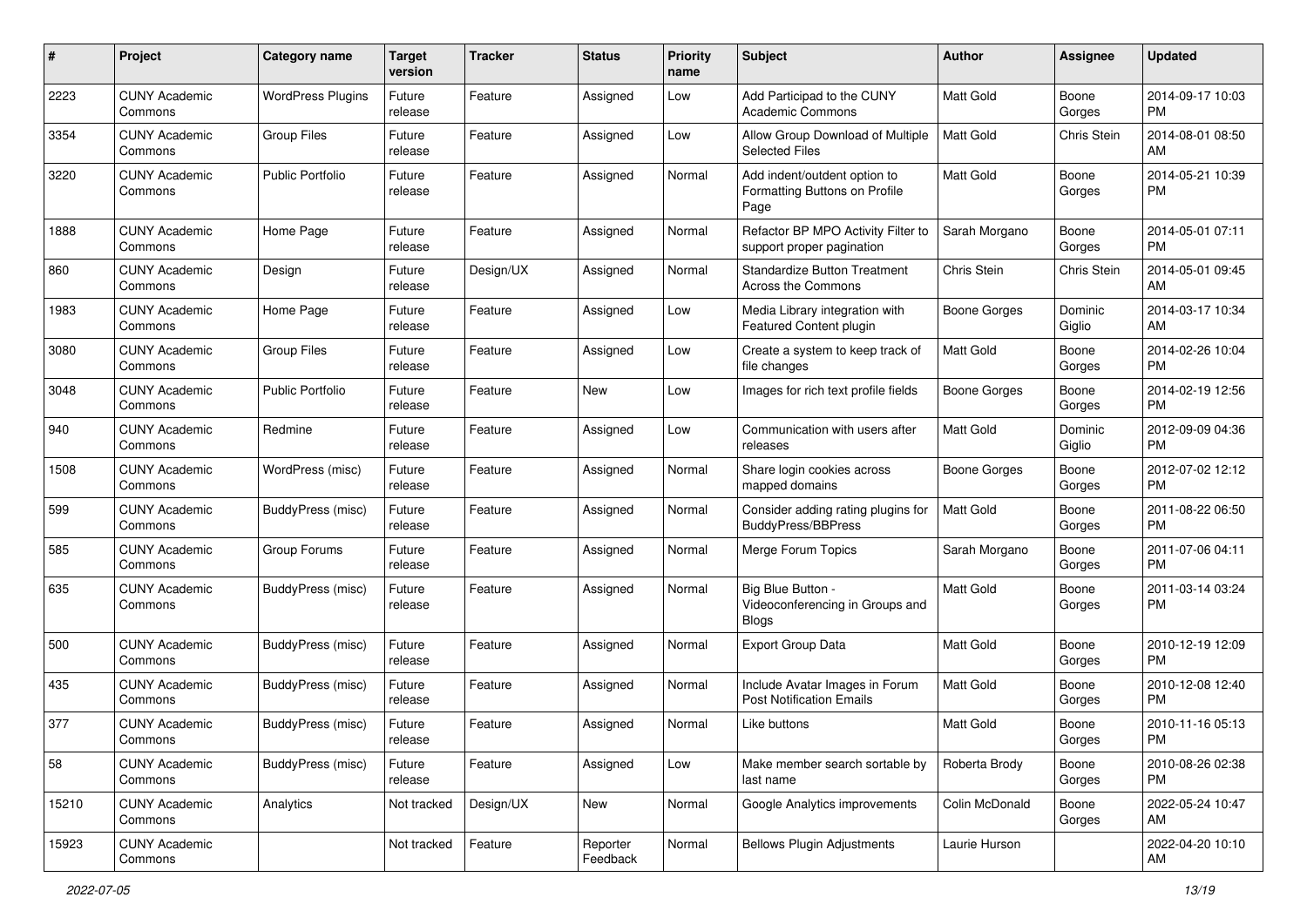| $\#$  | Project                         | <b>Category name</b>    | <b>Target</b><br>version | <b>Tracker</b> | <b>Status</b>        | <b>Priority</b><br>name | <b>Subject</b>                                                | <b>Author</b>           | <b>Assignee</b> | <b>Updated</b>                |
|-------|---------------------------------|-------------------------|--------------------------|----------------|----------------------|-------------------------|---------------------------------------------------------------|-------------------------|-----------------|-------------------------------|
| 15816 | <b>CUNY Academic</b><br>Commons |                         | Not tracked              | Support        | <b>New</b>           | Normal                  | slow loading at SPS                                           | Marilyn Weber           |                 | 2022-04-05 01:26<br><b>PM</b> |
| 15176 | <b>CUNY Academic</b><br>Commons |                         | Not tracked              | Support        | Reporter<br>Feedback | Normal                  | Archiving Q Writing & Old<br>Wordpress Sites on the Commons   | Laurie Hurson           |                 | 2022-02-08 10:28<br>AM        |
| 15242 | <b>CUNY Academic</b><br>Commons | Performance             | Not tracked              | Bug            | Reporter<br>Feedback | Normal                  | Slugist site                                                  | Raffi<br>Khatchadourian | Boone<br>Gorges | 2022-02-07 11:14<br>AM        |
| 14504 | <b>CUNY Academic</b><br>Commons |                         | Not tracked              | Publicity      | Reporter<br>Feedback | Normal                  | Adding showcases to home page<br>menu                         | Laurie Hurson           | Boone<br>Gorges | 2022-01-19 03:26<br><b>PM</b> |
| 14994 | <b>CUNY Academic</b><br>Commons | cdev.gc.cuny.edu        | Not tracked              | Support        | In Progress          | Normal                  | Clear Cache on CDEV                                           | scott voth              | Raymond<br>Hoh  | 2021-12-07 03:51<br><b>PM</b> |
| 14983 | <b>CUNY Academic</b><br>Commons | WordPress (misc)        | Not tracked              | Support        | Reporter<br>Feedback | Normal                  | "Read More" tag not working                                   | Rebecca Krisel          | Raymond<br>Hoh  | 2021-11-23 01:17<br><b>PM</b> |
| 14911 | <b>CUNY Academic</b><br>Commons | <b>WordPress Themes</b> | Not tracked              | Support        | <b>New</b>           | Normal                  | Twentytwentyone theme                                         | Marilyn Weber           |                 | 2021-10-28 10:37<br><b>AM</b> |
| 14900 | <b>CUNY Academic</b><br>Commons |                         | Not tracked              | Support        | Reporter<br>Feedback | Normal                  | previous theme?                                               | Marilyn Weber           |                 | 2021-10-25 10:31<br>AM        |
| 14842 | <b>CUNY Academic</b><br>Commons |                         | Not tracked              | Support        | Reporter<br>Feedback | Normal                  | Question about widgets and block<br>editor                    | Gina Cherry             |                 | 2021-10-06 03:01<br><b>PM</b> |
| 14629 | <b>CUNY Academic</b><br>Commons |                         | Not tracked              | Bug            | Reporter<br>Feedback | Normal                  | Possible Post Order Bug?                                      | <b>Syelle Graves</b>    |                 | 2021-09-14 10:47<br>AM        |
| 14538 | <b>CUNY Academic</b><br>Commons |                         | Not tracked              | Support        | Reporter<br>Feedback | Normal                  | <b>Weebly To Commons</b>                                      | Laurie Hurson           |                 | 2021-09-14 10:47<br>AM        |
| 14475 | <b>CUNY Academic</b><br>Commons |                         | Not tracked              | Publicity      | New                  | Normal                  | OER Showcase Page                                             | Laurie Hurson           | Laurie Hurson   | 2021-09-14 10:46<br>AM        |
| 14394 | <b>CUNY Academic</b><br>Commons |                         | Not tracked              | Feature        | <b>New</b>           | Normal                  | Commons News Site - redesign                                  | scott voth              | scott voth      | 2021-09-14 10:46<br>AM        |
| 13949 | <b>CUNY Academic</b><br>Commons |                         | Not tracked              | Bug            | <b>New</b>           | Normal                  | Continued debugging of runaway<br>MySQL connections           | <b>Matt Gold</b>        | Boone<br>Gorges | 2021-09-14 10:42<br>AM        |
| 14483 | <b>CUNY Academic</b><br>Commons | WordPress - Media       | Not tracked              | <b>Bug</b>     | Reporter<br>Feedback | Normal                  | Wordpress PDF Embed Stopped<br>Working after JITP Media Clone | Patrick DeDauw          | Boone<br>Gorges | 2021-05-20 01:51<br><b>PM</b> |
| 14398 | <b>CUNY Academic</b><br>Commons |                         | Not tracked              | Support        | Reporter<br>Feedback | Normal                  | Events plug-in notification problem                           | Marilyn Weber           |                 | 2021-05-11 11:21<br><b>AM</b> |
| 14074 | <b>CUNY Academic</b><br>Commons | WordPress (misc)        | Not tracked              | Support        | Reporter<br>Feedback | Normal                  | page password protection problem   Marilyn Weber              |                         |                 | 2021-03-02 11:03<br>AM        |
| 13912 | <b>CUNY Academic</b><br>Commons |                         | Not tracked              | Feature        | Hold                 | Low                     | posting "missed schedule"                                     | Marilyn Weber           |                 | 2021-02-23 10:46<br>AM        |
| 13975 | <b>CUNY Academic</b><br>Commons | Social Paper            | Not tracked              | Support        | Reporter<br>Feedback | Normal                  | can't approve comments on Social<br>Paper paper               | Marilyn Weber           |                 | 2021-02-12 09:33<br>AM        |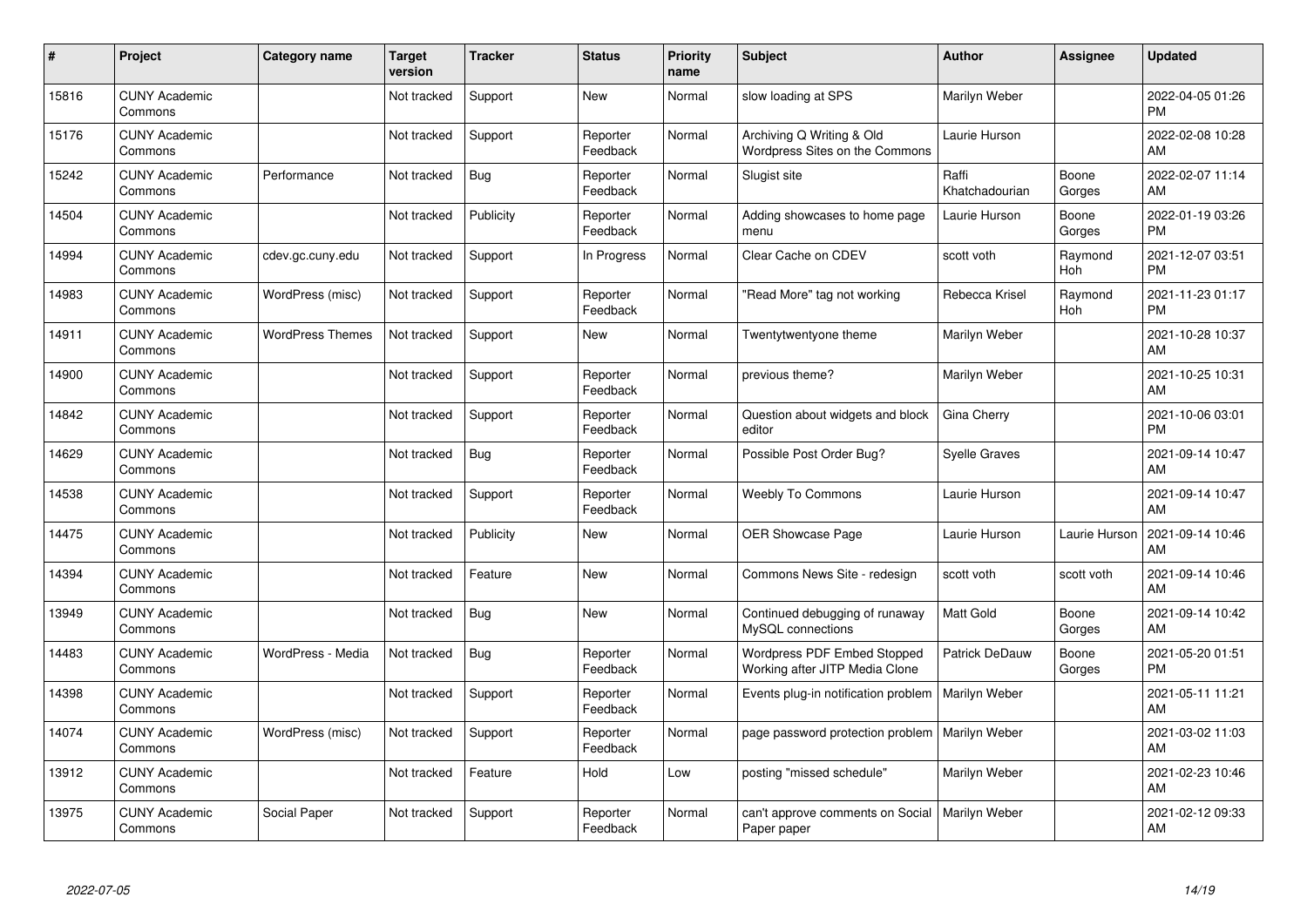| $\vert$ # | <b>Project</b>                  | Category name            | <b>Target</b><br>version | <b>Tracker</b> | <b>Status</b>        | Priority<br>name | <b>Subject</b>                                                                                | <b>Author</b>       | Assignee           | <b>Updated</b>                |
|-----------|---------------------------------|--------------------------|--------------------------|----------------|----------------------|------------------|-----------------------------------------------------------------------------------------------|---------------------|--------------------|-------------------------------|
| 13430     | <b>CUNY Academic</b><br>Commons | Reply By Email           | Not tracked              | Bug            | New                  | Normal           | Delay in RBE                                                                                  | Luke Waltzer        | Raymond<br>Hoh     | 2020-10-13 11:16<br>AM        |
| 13328     | <b>CUNY Academic</b><br>Commons | Group Forums             | Not tracked              | Bug            | Reporter<br>Feedback | Normal           | cross-posting in two related<br>groups                                                        | Marilyn Weber       | Raymond<br>Hoh     | 2020-09-15 10:39<br><b>PM</b> |
| 13286     | <b>CUNY Academic</b><br>Commons |                          | Not tracked              | Support        | <b>New</b>           | Normal           | problem connecting with<br><b>WordPress app</b>                                               | Marilyn Weber       | Raymond<br>Hoh     | 2020-09-08 11:16<br>AM        |
| 13255     | <b>CUNY Academic</b><br>Commons |                          | Not tracked              | Support        | Reporter<br>Feedback | Normal           | Accessibility problems                                                                        | Marilyn Weber       |                    | 2020-09-01 05:48<br><b>PM</b> |
| 12436     | <b>CUNY Academic</b><br>Commons |                          | Not tracked              | Bug            | Assigned             | Normal           | Nightly system downtime                                                                       | Boone Gorges        |                    | 2020-08-01 09:30<br>AM        |
| 13034     | <b>CUNY Academic</b><br>Commons |                          | Not tracked              | Support        | Reporter<br>Feedback | Normal           | a site is asking people to join the<br>Commons to get a download                              | Marilyn Weber       |                    | 2020-07-12 07:23<br>AM        |
| 12911     | <b>CUNY Academic</b><br>Commons |                          | Not tracked              | Feature        | <b>New</b>           | Normal           | Block access to xmlrpc.php based<br>on User-Agent                                             | <b>Boone Gorges</b> | Boone<br>Gorges    | 2020-06-09 05:12<br><b>PM</b> |
| 12741     | <b>CUNY Academic</b><br>Commons | <b>WordPress Plugins</b> | Not tracked              | Support        | Reporter<br>Feedback | Normal           | Tableau Public Viz Block                                                                      | Marilyn Weber       | Raymond<br>Hoh     | 2020-05-12 11:00<br>AM        |
| 12484     | <b>CUNY Academic</b><br>Commons |                          | Not tracked              | Support        | Reporter<br>Feedback | Normal           | Sign up Code for COIL Course<br>starting in March                                             | Laurie Hurson       | Matt Gold          | 2020-03-02 02:26<br><b>PM</b> |
| 12438     | <b>CUNY Academic</b><br>Commons | Courses                  | Not tracked              | <b>Bug</b>     | <b>New</b>           | Normal           | Site appearing twice                                                                          | Laurie Hurson       | Boone<br>Gorges    | 2020-02-18 01:34<br><b>PM</b> |
| 12392     | <b>CUNY Academic</b><br>Commons | Help/Codex               | Not tracked              | Documentation  | New                  | Normal           | <b>Updates to Common Commons</b><br>Questions on Help Page                                    | scott voth          | Margaret<br>Galvan | 2020-02-11 10:53<br>AM        |
| 12382     | <b>CUNY Academic</b><br>Commons | Membership               | Not tracked              | Support        | New                  | Normal           | Email request change                                                                          | Marilyn Weber       | Marilyn<br>Weber   | 2020-02-06 12:56<br><b>PM</b> |
| 12360     | <b>CUNY Academic</b><br>Commons | <b>WordPress Themes</b>  | Not tracked              | Bug            | Reporter<br>Feedback | Normal           | site just says "DANTE We are<br>currently in maintenance mode,<br>please check back shortly." | Marilyn Weber       |                    | 2020-02-04 12:13<br><b>PM</b> |
| 12352     | <b>CUNY Academic</b><br>Commons |                          | Not tracked              | Support        | New                  | Normal           | "posts list" page builder block<br>option                                                     | Marilyn Weber       |                    | 2020-02-03 01:29<br><b>PM</b> |
| 12350     | <b>CUNY Academic</b><br>Commons | Blogs (BuddyPress)       | Not tracked              | Support        | Reporter<br>Feedback | Normal           | URL creation problem                                                                          | Marilyn Weber       |                    | 2020-02-03 11:27<br>AM        |
| 12328     | <b>CUNY Academic</b><br>Commons |                          | Not tracked              | Support        | <b>New</b>           | Normal           | Sign up Code for Non-CUNY<br>Faculty                                                          | Laurie Hurson       |                    | 2020-01-28 10:25<br>AM        |
| 12247     | <b>CUNY Academic</b><br>Commons | Publicity                | Not tracked              | Support        | <b>New</b>           | Normal           | <b>Screenshot of First Commons</b><br>Homepage                                                | scott voth          | scott voth         | 2020-01-14 12:08<br><b>PM</b> |
| 12198     | <b>CUNY Academic</b><br>Commons |                          | Not tracked              | Bug            | Reporter<br>Feedback | Normal           | Duplicate listing in My Sites                                                                 | <b>Tom Harbison</b> |                    | 2019-12-09 05:50<br><b>PM</b> |
| 12004     | <b>CUNY Academic</b><br>Commons |                          | Not tracked              | Support        | Reporter<br>Feedback | Normal           | Notifications for spam blog<br>comments                                                       | Gina Cherry         | Raymond<br>Hoh     | 2019-11-01 12:05<br><b>PM</b> |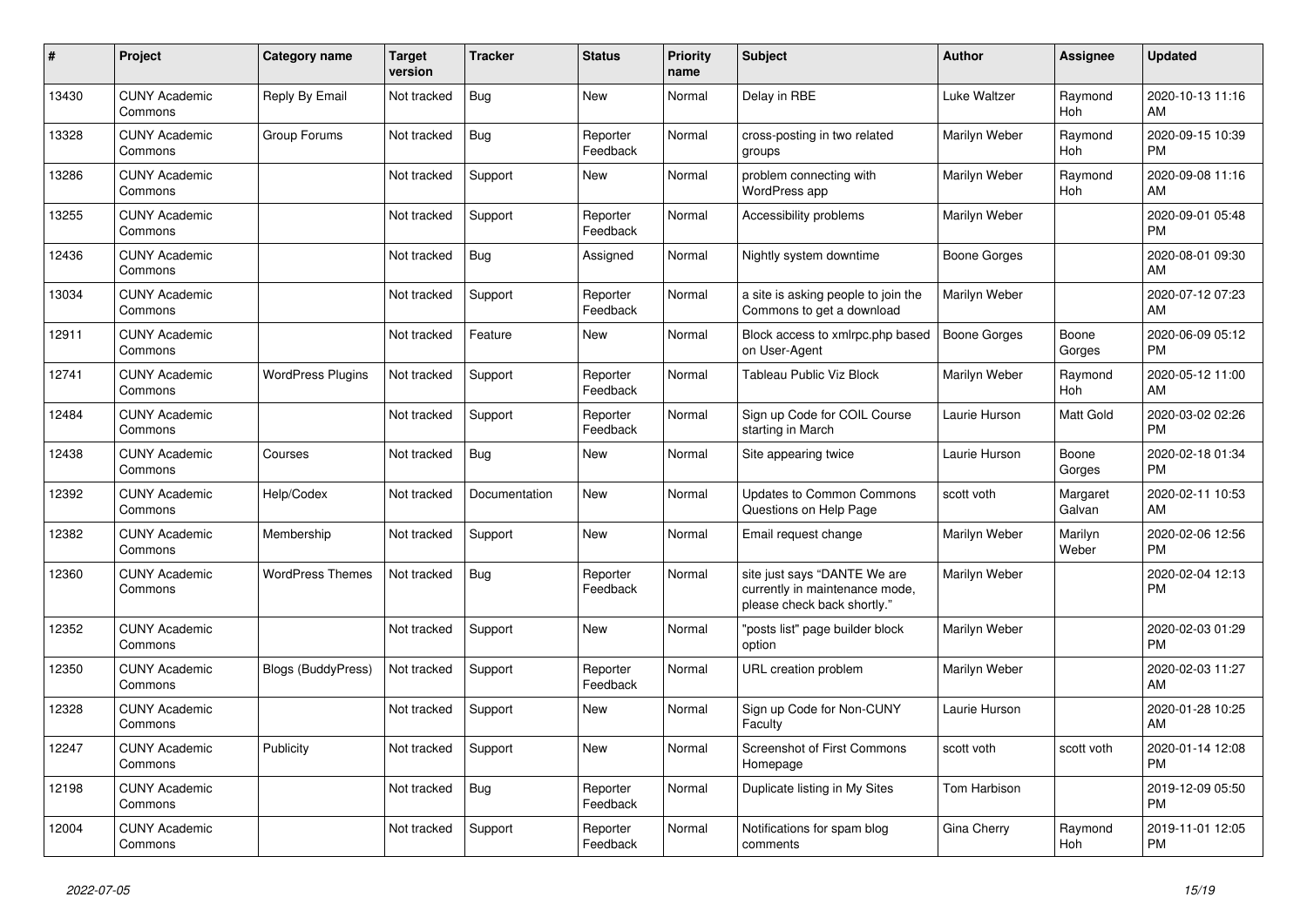| #     | Project                         | Category name            | <b>Target</b><br>version | <b>Tracker</b> | <b>Status</b>        | Priority<br>name | <b>Subject</b>                                                                       | <b>Author</b>       | <b>Assignee</b>    | <b>Updated</b>                |
|-------|---------------------------------|--------------------------|--------------------------|----------------|----------------------|------------------|--------------------------------------------------------------------------------------|---------------------|--------------------|-------------------------------|
| 11519 | <b>CUNY Academic</b><br>Commons |                          | Not tracked              | Support        | Assigned             | Normal           | comment option not appearing                                                         | Marilyn Weber       |                    | 2019-09-24 10:28<br>AM        |
| 11517 | <b>CUNY Academic</b><br>Commons |                          | Not tracked              | Feature        | Assigned             | Normal           | wp-accessibility plugin should not<br>strip 'target="_blank" by default              | <b>Boone Gorges</b> | Laurie Hurson      | 2019-09-24 09:57<br>AM        |
| 11883 | <b>CUNY Academic</b><br>Commons | Help/Codex               | Not tracked              | Support        | New                  | Normal           | Need Embedding Help Page<br>Update (Tableau)                                         | Anthony Wheeler     | scott voth         | 2019-09-24 08:49<br>AM        |
| 11848 | <b>CUNY Academic</b><br>Commons |                          | Not tracked              | Support        | Hold                 | Normal           | a Dean of Faculty wants to share<br>a large file                                     | Marilyn Weber       |                    | 2019-09-24 08:44<br>AM        |
| 8666  | <b>CUNY Academic</b><br>Commons | Teaching                 | Not tracked              | Documentation  | Assigned             | Normal           | Create Teaching on the Commons<br>Resource Page                                      | Matt Gold           | Laurie Hurson      | 2019-09-23 03:16<br><b>PM</b> |
| 11545 | <b>CUNY Academic</b><br>Commons | <b>WordPress Plugins</b> | Not tracked              | Support        | New                  | Normal           | Twitter searches in WordPress                                                        | Gina Cherry         | Matt Gold          | 2019-09-23 01:03<br><b>PM</b> |
| 11879 | <b>CUNY Academic</b><br>Commons |                          | Not tracked              | <b>Bug</b>     | <b>New</b>           | Normal           | Hypothesis comments appearing<br>on multiple, different pdfs across<br>blogs         | Laurie Hurson       | Laurie Hurson      | 2019-09-19 02:39<br><b>PM</b> |
| 10273 | <b>CUNY Academic</b><br>Commons | Registration             | Not tracked              | Support        | Reporter<br>Feedback | Normal           | users combining CF and campus<br>address                                             | Marilyn Weber       |                    | 2019-09-18 10:58<br>AM        |
| 10678 | <b>CUNY Academic</b><br>Commons |                          | Not tracked              | Bug            | Reporter<br>Feedback | High             | Newsletter Plugin Not Sending<br><b>Out Newsletters</b>                              | Mark Webb           | Boone<br>Gorges    | 2019-09-16 09:38<br><b>PM</b> |
| 11787 | <b>CUNY Academic</b><br>Commons |                          | Not tracked              | Support        | Reporter<br>Feedback | Normal           | automated comments notifications<br>on ZenDesk                                       | Marilyn Weber       |                    | 2019-08-26 06:18<br><b>PM</b> |
| 11771 | <b>CUNY Academic</b><br>Commons |                          | Not tracked              | Support        | Reporter<br>Feedback | Normal           | post displays in sections                                                            | Marilyn Weber       |                    | 2019-08-20 10:34<br>AM        |
| 11493 | <b>CUNY Academic</b><br>Commons | Domain Mapping           | Not tracked              | Support        | Reporter<br>Feedback | Normal           | Domain Mapping Request - Talia<br>Schaffer                                           | scott voth          | Matt Gold          | 2019-08-06 08:39<br>AM        |
| 11624 | <b>CUNY Academic</b><br>Commons | WordPress (misc)         | Not tracked              | Support        | <b>New</b>           | Normal           | Change pages into posts or swap<br>database for a Commons site?                      | Stephen Klein       | Raymond<br>Hoh     | 2019-07-09 11:04<br>AM        |
| 11556 | <b>CUNY Academic</b><br>Commons | Courses                  | Not tracked              | Bug            | Reporter<br>Feedback | Normal           | Instructor name given in course<br>listing                                           | <b>Tom Harbison</b> |                    | 2019-06-25 04:12<br><b>PM</b> |
| 11509 | <b>CUNY Academic</b><br>Commons |                          | Not tracked              | Support        | Reporter<br>Feedback | Normal           | deleted Page causing a Menu<br>problem?                                              | Marilyn Weber       |                    | 2019-06-04 09:54<br>AM        |
| 11415 | <b>CUNY Academic</b><br>Commons | <b>WordPress Plugins</b> | Not tracked              | <b>Bug</b>     | Reporter<br>Feedback | Normal           | <b>Blog Subscriptions in Jetpack</b>                                                 | Laurie Hurson       |                    | 2019-05-14 10:34<br>AM        |
| 11393 | <b>CUNY Academic</b><br>Commons |                          | Not tracked              | Publicity      | New                  | Normal           | After 1.15 release, ceate a hero<br>slide and post about adding a site<br>to a group | scott voth          | Patrick<br>Sweeney | 2019-05-14 10:32<br>AM        |
| 11386 | <b>CUNY Academic</b><br>Commons | WordPress - Media        | Not tracked              | Support        | Reporter<br>Feedback | Normal           | disappearing images                                                                  | scott voth          | Boone<br>Gorges    | 2019-05-14 10:32<br>AM        |
| 11449 | <b>CUNY Academic</b><br>Commons | WordPress - Media        | Not tracked              | Support        | Reporter<br>Feedback | Normal           | Cloning Media Library for JITP<br>from Staging to Production Site                    | Patrick DeDauw      | Boone<br>Gorges    | 2019-05-13 12:00<br><b>PM</b> |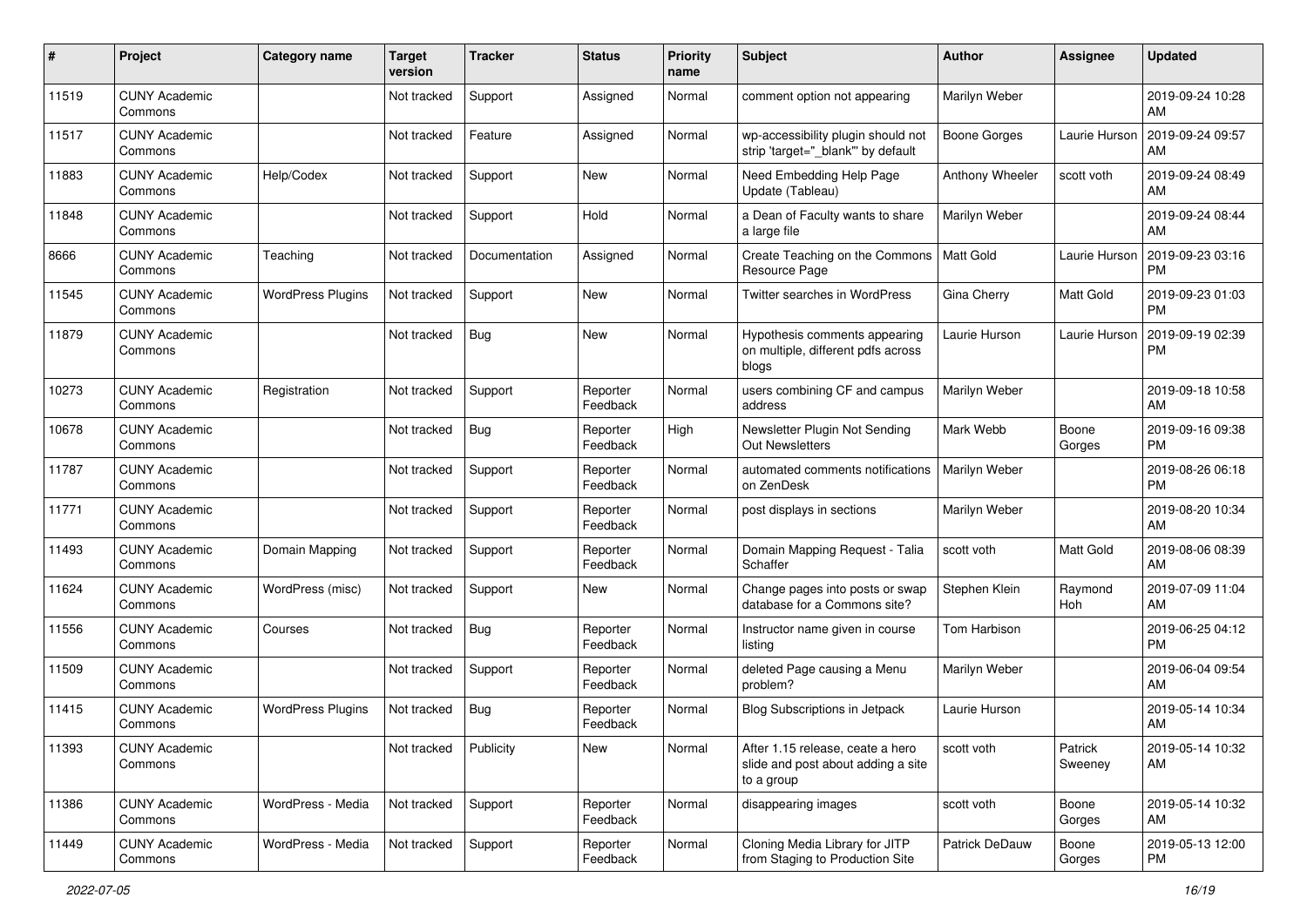| #     | Project                         | Category name              | <b>Target</b><br>version | <b>Tracker</b> | <b>Status</b>        | <b>Priority</b><br>name | <b>Subject</b>                                                                                                                               | <b>Author</b>           | Assignee         | <b>Updated</b>                |
|-------|---------------------------------|----------------------------|--------------------------|----------------|----------------------|-------------------------|----------------------------------------------------------------------------------------------------------------------------------------------|-------------------------|------------------|-------------------------------|
| 11149 | <b>CUNY Academic</b><br>Commons |                            | Not tracked              | Support        | Reporter<br>Feedback | Normal                  | comments getting blocked                                                                                                                     | Marilyn Weber           | Raymond<br>Hoh   | 2019-03-26 11:40<br>AM        |
| 11120 | <b>CUNY Academic</b><br>Commons | <b>WordPress Plugins</b>   | Not tracked              | Bug            | Reporter<br>Feedback | Normal                  | Events Manager Events Not<br>Showing Up                                                                                                      | Mark Webb               |                  | 2019-02-27 04:10<br><b>PM</b> |
| 11077 | <b>CUNY Academic</b><br>Commons | Events                     | Not tracked              | Feature        | Reporter<br>Feedback | Normal                  | Show event category description<br>in event list view                                                                                        | Raffi<br>Khatchadourian |                  | 2019-02-12 10:38<br><b>PM</b> |
| 10982 | <b>CUNY Academic</b><br>Commons | Domain Mapping             | Not tracked              | Support        | Reporter<br>Feedback | Normal                  | <b>CNAME</b> question                                                                                                                        | scott voth              |                  | 2019-01-22 04:29<br><b>PM</b> |
| 10839 | <b>CUNY Academic</b><br>Commons | About page                 | Not tracked              | Support        | New                  | Normal                  | <b>Mission Statement Needs</b><br>Revision                                                                                                   | scott voth              | Matt Gold        | 2018-12-26 10:58<br>AM        |
| 10794 | <b>CUNY Academic</b><br>Commons | Performance                | Not tracked              | Bug            | <b>New</b>           | Normal                  | Memcached connection<br>occasionally breaks                                                                                                  | Boone Gorges            | Boone<br>Gorges  | 2018-12-06 03:30<br><b>PM</b> |
| 10769 | <b>CUNY Academic</b><br>Commons | <b>WordPress Themes</b>    | Not tracked              | Bug            | Reporter<br>Feedback | Normal                  | 2011 Theme Sidebar                                                                                                                           | Mark Webb               |                  | 2018-12-04 04:09<br><b>PM</b> |
| 10657 | <b>CUNY Academic</b><br>Commons |                            | Not tracked              | Support        | Reporter<br>Feedback | Normal                  | child theme problems                                                                                                                         | Marilyn Weber           |                  | 2018-11-08 01:19<br><b>PM</b> |
| 10262 | <b>CUNY Academic</b><br>Commons |                            | Not tracked              | Bug            | Reporter<br>Feedback | Normal                  | Newsletter Plugin: Broken Image<br>at Bottom of All Newsletters                                                                              | Mark Webb               | Raymond<br>Hoh   | 2018-08-30 05:17<br><b>PM</b> |
| 9979  | <b>CUNY Academic</b><br>Commons | <b>Email Notifications</b> | Not tracked              | Bug            | Reporter<br>Feedback | Normal                  | Reports of slow email activation<br>emails                                                                                                   | Matt Gold               | Boone<br>Gorges  | 2018-08-29 09:40<br><b>PM</b> |
| 10040 | <b>CUNY Academic</b><br>Commons | WordPress (misc)           | Not tracked              | Bug            | Reporter<br>Feedback | Normal                  | User doesn't see full list of themes                                                                                                         | Matt Gold               | Boone<br>Gorges  | 2018-07-25 10:12<br><b>AM</b> |
| 9941  | <b>CUNY Academic</b><br>Commons | Wiki                       | Not tracked              | Support        | Assigned             | Normal                  | Wiki functionality                                                                                                                           | <b>Matt Gold</b>        | Boone<br>Gorges  | 2018-06-26 10:57<br><b>AM</b> |
| 9515  | <b>CUNY Academic</b><br>Commons | <b>WordPress Plugins</b>   | Not tracked              | Bug            | Reporter<br>Feedback | Normal                  | Text to Speech plugin - "More<br>Slowly" checkbox not working                                                                                | scott voth              | Boone<br>Gorges  | 2018-06-13 02:26<br><b>PM</b> |
| 9908  | <b>CUNY Academic</b><br>Commons |                            | Not tracked              | Feature        | <b>New</b>           | Normal                  | Is it possible to send email<br>updates to users (or an email<br>address not on the list) for only a<br>single page AFTER being<br>prompted? | <b>Michael Shields</b>  | scott voth       | 2018-06-11 01:34<br><b>PM</b> |
| 9729  | <b>CUNY Academic</b><br>Commons | <b>SEO</b>                 | Not tracked              | Support        | <b>New</b>           | Normal                  | 503 Errors showing on<br>newlaborforum.cuny.edu                                                                                              | Diane Krauthamer        | Raymond<br>Hoh   | 2018-05-22 04:48<br><b>PM</b> |
| 8607  | <b>CUNY Academic</b><br>Commons |                            | Not tracked              | Support        | <b>New</b>           | Normal                  | Paypal?                                                                                                                                      | Marilyn Weber           | Matt Gold        | 2018-05-15 01:37<br><b>PM</b> |
| 9643  | <b>CUNY Academic</b><br>Commons | Publicity                  | Not tracked              | Feature        | <b>New</b>           | Normal                  | Create a page on the Commons<br>for logos etc.                                                                                               | Stephen Real            | Stephen Real     | 2018-04-24 10:53<br>AM        |
| 9420  | <b>CUNY Academic</b><br>Commons | cuny.is                    | Not tracked              | Feature        | <b>New</b>           | Normal                  | Request for http://cuny.is/streams                                                                                                           | Raffi<br>Khatchadourian | Marilyn<br>Weber | 2018-04-02 10:08<br>AM        |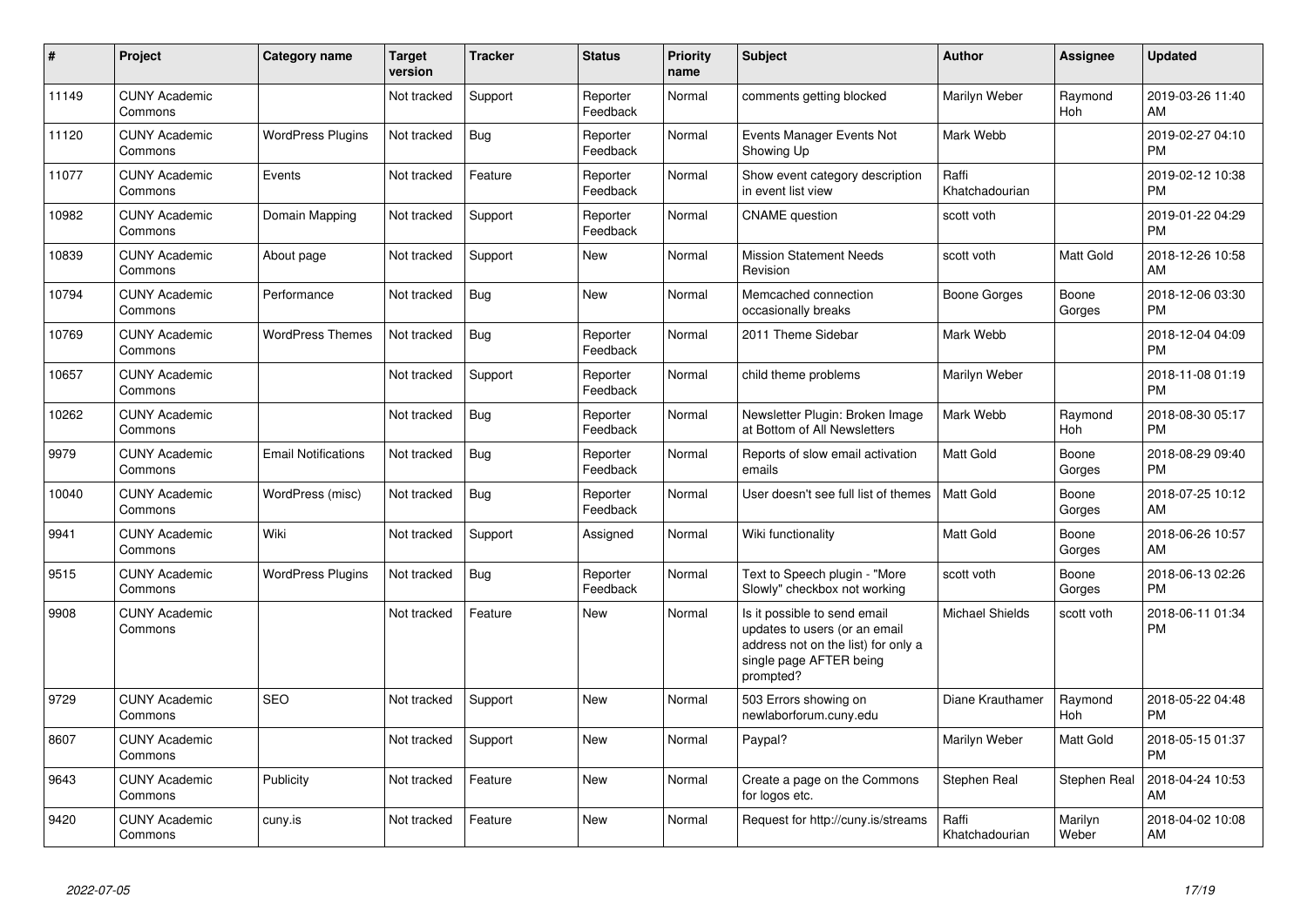| #    | <b>Project</b>                  | <b>Category name</b> | <b>Target</b><br>version | <b>Tracker</b> | <b>Status</b>        | <b>Priority</b><br>name | <b>Subject</b>                                                                        | <b>Author</b>           | <b>Assignee</b>       | <b>Updated</b>                |
|------|---------------------------------|----------------------|--------------------------|----------------|----------------------|-------------------------|---------------------------------------------------------------------------------------|-------------------------|-----------------------|-------------------------------|
| 9346 | <b>CUNY Academic</b><br>Commons | WordPress (misc)     | Not tracked              | Bug            | New                  | Normal                  | Clone cetls.bmcc.cuny.edu for<br>development                                          | Owen Roberts            | Raymond<br><b>Hoh</b> | 2018-03-06 05:35<br><b>PM</b> |
| 8991 | <b>CUNY Academic</b><br>Commons | Reply By Email       | Not tracked              | <b>Bug</b>     | Hold                 | Normal                  | RBE duplicate email message<br>issue                                                  | <b>Matt Gold</b>        | Raymond<br>Hoh        | 2018-02-18 08:53<br><b>PM</b> |
| 9060 | <b>CUNY Academic</b><br>Commons | Commons In A Box     | Not tracked              | <b>Bug</b>     | Hold                 | Normal                  | Problems with CBox image library<br>/ upload                                          | Lisa Rhody              | Raymond<br>Hoh        | 2018-01-10 03:26<br><b>PM</b> |
| 9015 | <b>CUNY Academic</b><br>Commons | Groups (misc)        | Not tracked              | Outreach       | Assigned             | Normal                  | Email group admins the email<br>addresses of their groups                             | Matt Gold               | <b>Matt Gold</b>      | 2018-01-02 09:54<br>AM        |
| 8976 | <b>CUNY Academic</b><br>Commons | Reply By Email       | Not tracked              | Feature        | Assigned             | Normal                  | Package RBE new topics posting?                                                       | <b>Matt Gold</b>        | Raymond<br>Hoh        | 2017-12-04 02:34<br><b>PM</b> |
| 3615 | <b>CUNY Academic</b><br>Commons | Redmine              | Not tracked              | Feature        | New                  | Low                     | Create Redmine issues via email                                                       | Dominic Giglio          | Boone<br>Gorges       | 2017-11-16 11:36<br>AM        |
| 8898 | <b>CUNY Academic</b><br>Commons | Social Paper         | Not tracked              | Feature        | Assigned             | Normal                  | Usage data on docs and social<br>paper                                                | <b>Matt Gold</b>        | <b>Matt Gold</b>      | 2017-11-16 11:32<br>AM        |
| 8837 | <b>CUNY Academic</b><br>Commons |                      | Not tracked              | Feature        | Assigned             | Normal                  | Create a form to request info from<br>people requesting premium<br>themes and plugins | <b>Matt Gold</b>        | Marilyn<br>Weber      | 2017-11-14 03:35<br>PM        |
| 8902 | <b>CUNY Academic</b><br>Commons | Design               | Not tracked              | Feature        | Assigned             | Normal                  | Report back on research on<br><b>BuddyPress themes</b>                                | <b>Matt Gold</b>        | Michael Smith         | 2017-11-10 12:31<br>PM        |
| 8440 | <b>CUNY Academic</b><br>Commons | Onboarding           | Not tracked              | Bug            | New                  | Normal                  | Create Test Email Accounts for<br><b>Onboarding Project</b>                           | Stephen Real            | Stephen Real          | 2017-08-01 09:49<br><b>PM</b> |
| 7828 | <b>CUNY Academic</b><br>Commons |                      | Not tracked              | Feature        | Assigned             | Normal                  | Theme Assessment 2017                                                                 | Margaret Galvan         | Margaret<br>Galvan    | 2017-05-02 10:41<br><b>PM</b> |
| 7928 | <b>CUNY Academic</b><br>Commons | Group Forums         | Not tracked              | Bug            | New                  | Normal                  | Duplicate Forum post                                                                  | Luke Waltzer            | Raymond<br>Hoh        | 2017-04-11 09:27<br><b>PM</b> |
| 6995 | <b>CUNY Academic</b><br>Commons | Home Page            | Not tracked              | Bug            | Assigned             | Normal                  | member filter on homepage not<br>working                                              | <b>Matt Gold</b>        | Raymond<br>Hoh        | 2016-12-11 09:46<br><b>PM</b> |
| 6665 | <b>CUNY Academic</b><br>Commons |                      | Not tracked              | Publicity      | <b>New</b>           | Normal                  | Dead Link in 1.10 announcement<br>post                                                | Paige Dupont            | Stephen Real          | 2016-12-01 03:11<br><b>PM</b> |
| 6644 | <b>CUNY Academic</b><br>Commons |                      | Not tracked              | Bug            | Reporter<br>Feedback | High                    | White Screen at Login Pge                                                             | Luke Waltzer            | Raymond<br>Hoh        | 2016-11-21 10:34<br><b>PM</b> |
| 6671 | <b>CUNY Academic</b><br>Commons | Reply By Email       | Not tracked              | <b>Bug</b>     | Assigned             | Normal                  | "Post too often" RBE error<br>message                                                 | <b>Matt Gold</b>        | Raymond<br>Hoh        | 2016-11-11 09:55<br>AM        |
| 6298 | <b>CUNY Academic</b><br>Commons | User Experience      | Not tracked              | Design/UX      | Assigned             | Normal                  | Examine data from survey                                                              | <b>Matt Gold</b>        | Margaret<br>Galvan    | 2016-10-14 12:16<br><b>PM</b> |
| 6115 | <b>CUNY Academic</b><br>Commons | Publicity            | Not tracked              | Feature        | Assigned             | Normal                  | create digital signage for GC                                                         | <b>Matt Gold</b>        | scott voth            | 2016-10-11 10:09<br><b>PM</b> |
| 5679 | <b>CUNY Academic</b><br>Commons | Analytics            | Not tracked              | Feature        | <b>New</b>           | Normal                  | Logged In Users for GA                                                                | <b>Valerie Townsend</b> | Valerie<br>Townsend   | 2016-06-11 09:49<br>AM        |